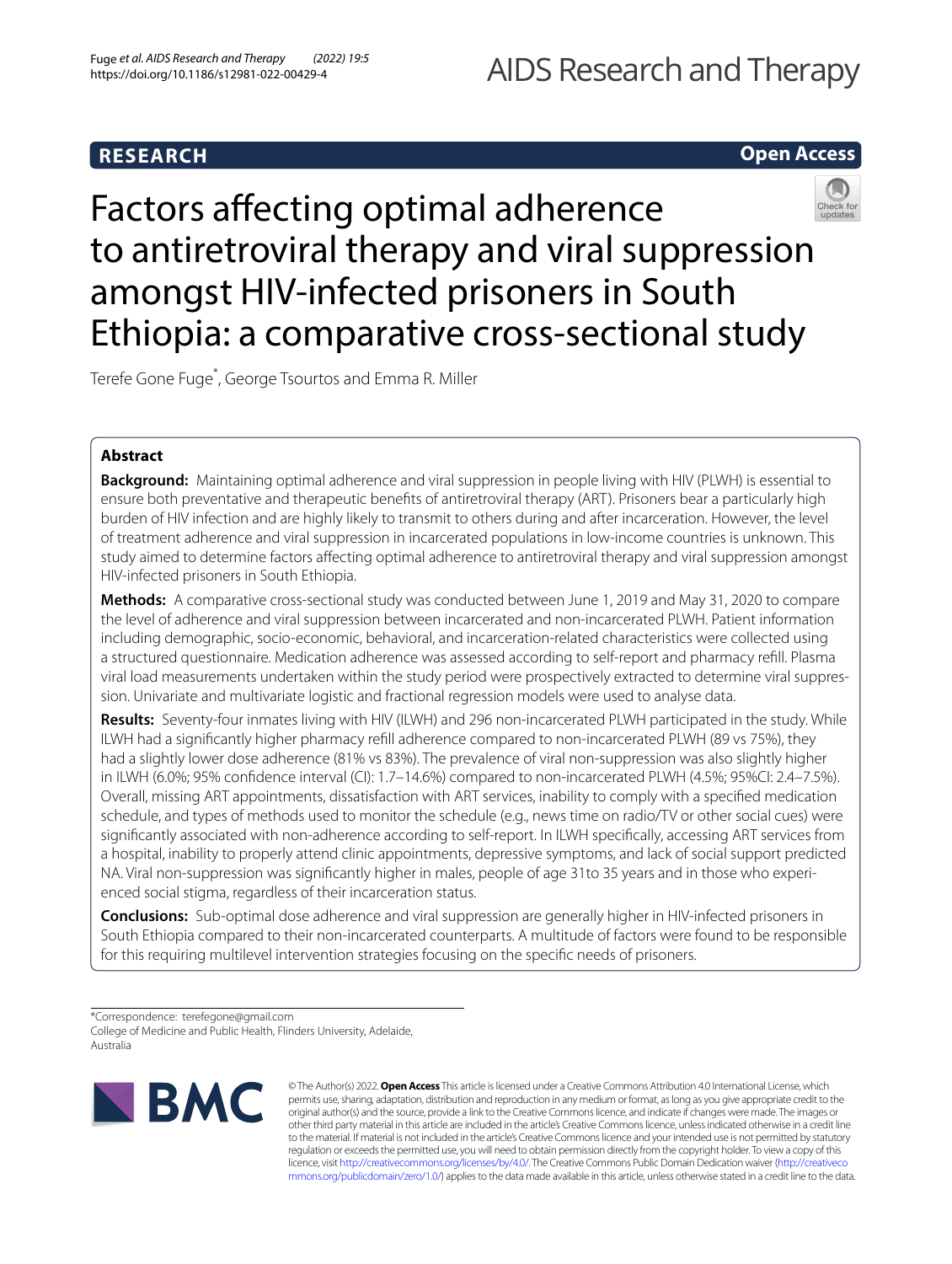**Keywords:** Incarceration, Antiretroviral therapy, Adherence, Viral suppression, South Ethiopia

# **Background**

Although there has been a steep decline in the number of new HIV infections and associated deaths in the general population worldwide, key populations such as prisoners remain disproportionately afected by the epidemic, accounting for more than half of all new infections [\[1](#page-11-0)]. There is considerably higher HIV prevalence in the prisons of sub-Saharan Africa (SSA), reaching up to 35% in some countries [\[2](#page-11-1)]. An HIV prevalence of greater than 4% has been documented in Ethiopian prisons [[3\]](#page-11-2), which is more than four times higher than the prevalence in the general Ethiopian population, and one of the highest HIV prevalences in prison populations in SSA relative to the general population [[1\]](#page-11-0).

Antiretroviral therapy (ART) is associated with signifcantly reduced HIV-associated morbidities and mortality. ART is also believed to prevent HIV transmission by suppressing viral load in infected individuals  $[4-6]$  $[4-6]$  $[4-6]$ . To ensure the public health benefts, people living with HIV (PLWH) need to have optimal treatment adherence and achieve viral suppression [[7\]](#page-11-5). Given the overall high prevalence of HIV in prisoners, most of whom will reintegrate into the general community, poor treatment outcomes in such populations may facilitate onward transmission  $[1, 1]$  $[1, 1]$ [8\]](#page-11-6).

Promising outcomes have been reported amongst prisoners in both high- and low-income countries (including those in SSA) regarding ART adherence and viral suppression in prisons where standard HIV care is implemented [[9](#page-11-7)[–12](#page-11-8)]. However, the prevalence of nonadherence (NA) and viral non-suppression remains high in prisons of many countries, with more than half of inmates living with HIV (ILWH) having sub-optimal treatment outcomes in some settings [\[13](#page-11-9)–[15\]](#page-11-10). Several institutional, psychosocial and personal factors have previously been reported to afect optimal adherence and viral suppression in prisoners. Cooperativeness of security systems  $[16–18]$  $[16–18]$  $[16–18]$  $[16–18]$ , type of ART service delivery approach (for example, provision of ART via directly observed therapy (DOT) or accessing care from external ART sites) [\[18](#page-11-12), [19\]](#page-11-13), the nature of inmate-health care provider relationships  $[19, 20]$  $[19, 20]$  $[19, 20]$ , and food supply insufficiency (particularly in resource limited countries) [[18,](#page-11-12) [21](#page-11-15), [22](#page-11-16)] have been reported to be the main institutional circumstances to afect ART outcomes.

Psychosocial factors such as social support, stigma and depression have been found to infuence ART adherence in prisoners. It has been shown that ILWH who are able to receive social support (be it material, emotional or information support), either from inside or outside of a prison, are more likely to be adherent to ART than those who are not [[13,](#page-11-9) [14,](#page-11-17) [20\]](#page-11-14). In contrast, social stigma perpetuated by prison staff and fellow inmates negatively affects adherence  $[17–19]$  $[17–19]$  $[17–19]$ . Further, ILWH often have a high prevalence of depression [[23\]](#page-11-19) which may have substantial adverse efects on their ART adherence and viral suppression [[9,](#page-11-7) [13](#page-11-9), [15\]](#page-11-10).

With only limited data existing regarding personal factors afecting ART adherence and viral suppression in prisoners, it has been reported that self-perceptions of HIV status, the health benefts of ART as well as its potential adverse consequences have been associated with NA. For instance, ILWH who perceive that ART is inefficient and has side-effects are less likely to adhere to ART  $[14, 24]$  $[14, 24]$  $[14, 24]$ . The odds of NA is higher in ILWH who have experienced more frequent antiretroviral (ARV) side-efects [\[15](#page-11-10), [21](#page-11-15), [25\]](#page-11-21) and other underlying disease symptoms [[14,](#page-11-17) [26](#page-11-22)]; and non-adherent ILWH are, in turn, less likely to achieve viral suppression [[14\]](#page-11-17). Having a history of injecting drug use is the only major behavioural factor that has been statistically confrmed to be negatively associated with ART adherence and viral suppression in ILWH [[14,](#page-11-17) [26](#page-11-22), [27](#page-11-23)]. Other personal characteristics reported to be associated with NA and viral non-suppression are younger age (below 35 years) and being male [[9,](#page-11-7) [22](#page-11-16), [27,](#page-11-23) [28\]](#page-11-24).

There have been reports showing that ILWH have limited access to HIV care in many SSA prisons [[2,](#page-11-1) [18,](#page-11-12) [29](#page-11-25)], however it remains unclear to what extent incarceration afects optimal ART adherence and viral suppression in such settings. No published studies have quantitatively investigated ART outcomes in the prison systems of Ethiopia previously, although there have been suggestions that population groups commonly referred to as 'Most at Risk Groups' (MARPS) for HIV (including prisoners) remain with restricted access to care  $[30]$ . This study therefore aimed to determine factors afecting optimal adherence to antiretroviral therapy and viral suppression amongst HIV-infected prisoners in South Ethiopia relative to their non-incarcerated counterparts.

# **Methods**

#### **Study design and setting**

A comparative cross-sectional study was conducted between June 1, 2019 and May 31, 2020 to compare the outcomes of ART between HIV-infected incarcerated and non-incarcerated individuals in South Ethiopia. We have provided a detailed description of the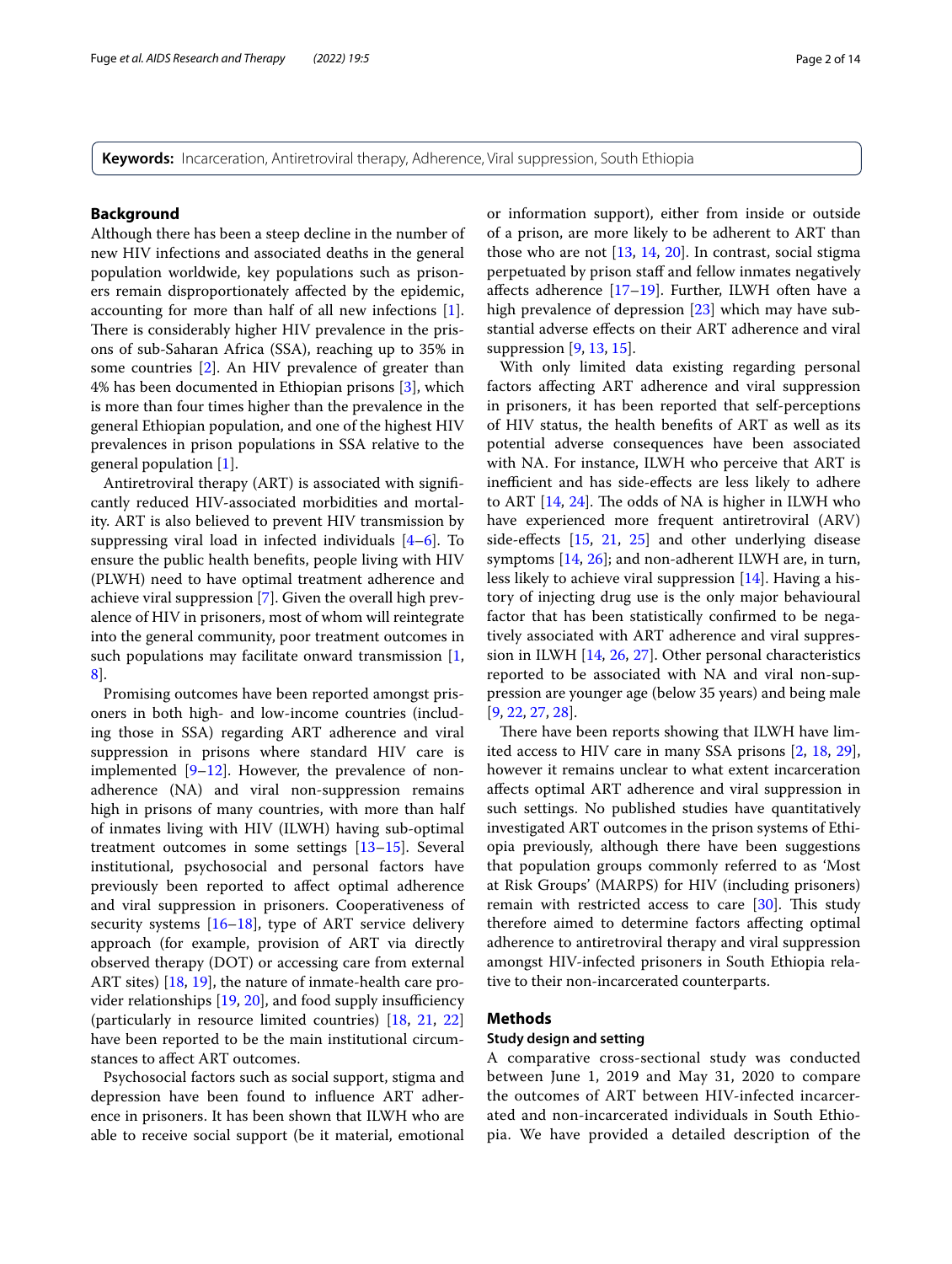study setting elsewhere [\[31](#page-12-0)]. In brief, approximately one quarter of the correctional facilities (six of 23 prisons) in South Ethiopia and public health care facilities ofering ART services for the prisoners were involved in the study. Prisons with a high load of inmates were chosen purposively to obtain adequate number of prisoners that bear socio-cultural diversity. The prisons are located in the central part of Ethiopia and accommodate people originating from diverse areas of the region and the country, including rural areas.

## **Participant recruitment**

All HIV-infected prisoners who were on ART during the study enrolment period were eligible for participation as a risk group. The comparison groups included HIV-infected non-incarcerated people who were receiving care from the same ART clinics and had similar ART history as the prisoners. Patients who had initiated ART before the beginning of the study and new patients who started ART within the frst six months of the study were included. Figure [1](#page-2-0) shows the process of participant recruitment. As the population pool for non-incarcerated people was much larger than incarcerated people, a simple random sampling technique [[32](#page-12-1)] was used to recruit a sample of non-incarcerated participants that quadrupled the number of prisoner participants. To assist in this, a list of clients in ART registers served as a sampling frame to select potential participants using a table of random numbers.

<span id="page-2-0"></span>

# *Inclusion criteria*

Study participants included HIV-infected persons who were able to provide written informed consent, aged 18 years and above, and were receiving HIV care for at least six months at one of the selected ART clinics in South Ethiopia. Six or more months adherence measurement was used in order to rule out a particular risk of poor adherence during the earlier months of ART [[33\]](#page-12-2).

#### *Exclusion criteria*

Individuals who were seriously unwell (as determined by ART service providers) and unable to provide complete information were excluded. Non-incarcerated PLWH with a previous history of imprisonment and ILWH who had already developed non-adherence and/or had viral non-suppression before incarceration (as confrmed through clinical chart reviews) were also excluded. ILWH were also required to remain imprisoned for at least one month.

# **Sample size determination**

The smallest difference in the proportion of NA between incarcerated and non-incarcerated people was considered to determine the minimum sample size required to identify an estimated prevalence ratio. A formula for unmatched cross-sectional studies [[32](#page-12-1)]; assuming 95% of level of confdence, 80% power, a 5% level of signifcance and unexposed to exposed group sample ratio of four was used to calculate the sample size. Considering a proportion of 24.4% NA in the general population in Ethiopia  $[34]$ , and a prevalence ratio of 1.67 in NA in the incarcerated population [\[22](#page-11-16)], a minimum sample of 74 inmates was required. As four times the number of incarcerated participants was required compared to the non-incarcerated group, a fnal sample size of 370 participants was recruited from both populations.

## *Data collection procedure*

ART service providers at the participating public health care facilities invited potential participants to see a trained research assistant in a separate room. The invitation occurred when PLWH made their regular clinic visit. The research assistants were certified HIV counsellors who had a tertiary qualifcation in health-related disciplines. Participants underwent Paper and Pencil Interviewing (PAPI) about their background information and self-reported adherence to medication once they gave consent for participation to the research assistant.

To minimise the efect of the language barrier on the accuracy of PAPI data, the questionnaire, which was initially prepared in English language, was translated into Amharic, a commonly spoken language in the study area. Completed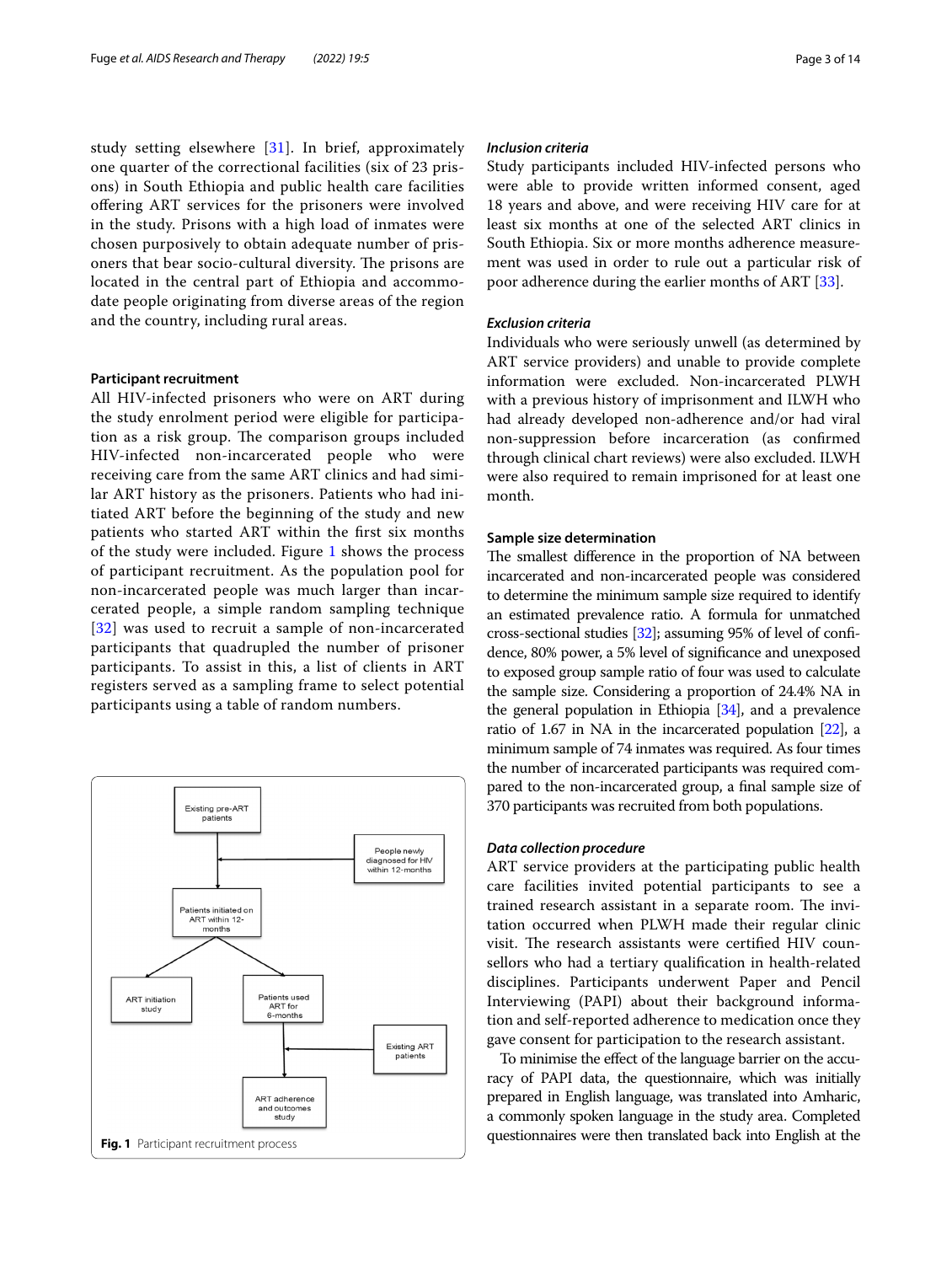end of the data collection process. Pre-testing was conducted to ensure context validity (i.e. clarity, meaningfulness and difficulty) of questionnaire items with a group of participants representing fve percent of the study sample size; using incarcerated and non-incarcerated PLWH at ART clinics remote to the study sites. As lay experts [\[35](#page-12-4)], one ART service provider from each study health facility evaluated the face validity of the questionnaire. To perform this, the ART service providers were provided with the questionnaire ahead of the data collection process. Although some items of the questionnaire were obtained from previously validated instruments (as described below), newly developed items were tested for internal consistency using Cronbach's  $\alpha$  [\[36](#page-12-5)], and corrections were made by removing less consistent items based on the 'α' values of the pre-test data.

# **Variables and measurements**

# *Background information*

In the questionnaire, participants were asked about their sociodemographic, psychosocial (social support, stigma and depression), behavioural, and incarceration related characteristics. The core components of social support including emotional, informational, tangible, comradeship and positive social interactions [[37\]](#page-12-6) were assessed using nine items, part of which were adapted from a multi-item scale developed by White et al. [\[24](#page-11-20)], which of the time, a little of the time, none of the time) for depression.

Knowledge and attitudes of HIV and ART, as well as self-efficacy in medication use were assessed using items generated from the literature review. The knowledge scale consisted of eight items, and the attitude and self-efficacy scales each consisted of three-item questions. The scales showed sufficient Cronbach's α values;  $0.78$  and  $0.65$  for the knowledge and attitude constructs, respectively. Whereas responses for the knowledge items were scored by assigning one point for every correct response and zero for an incorrect answer, a fve-point response scale was used for the attitude and self-efficacy items. In each measurement scale, scores were summed to determine the overall score, and the interquartile range was calculated to categorise results.

# *Adherence to ART*

Adherence was measured using the participants' selfreport and pharmacy refill records to offset the limitations of one method by the other [[41](#page-12-10)[–43](#page-12-11)]. Participants were asked once to self-report their medication use in the previous four days, an ideal time interval to minimise possible recall and social desirability bias  $[43]$ . The percentage of adherence was then determined by calculating the proportion of pills taken of the number of pills prescribed:

 $Self-$  reported adherence  $=\dfrac{number\ of\ pills\ taken\ in\ the\ last\ four\ days}{number\ of\ pills\ prescribed\ for\ the\ last\ four\ days}x100$ 

had internal consistency (α) of 0.79. The items were further checked for contextual reliability and showed an acceptable Cronbach's α value ( $α = 0.66$ ). The four manifestations of HIV-related social stigma: internalised (negative self-image), enacted (personalised), perceived (concern with public attitude) and concerns with status disclosure [[38\]](#page-12-7) were measured using a shortened version

Participants were also assessed once for their sixmonthly (180 days) pharmacy refll adherence to any prescribed ARV drugs. Variation in the medication possession ratio (MPR) was determined by dividing the number of days a patient was late for pharmacy reflls by the total days on ART regardless of left-over medications, and then subtracting this proportion from 100% [[44](#page-12-12), [45](#page-12-13)]. i.e.

| $MPR = 1 -$ | number of days late for ARV pick $-$ up<br>x100                                                     |
|-------------|-----------------------------------------------------------------------------------------------------|
|             | Total number of days between the two most recent ARV pick $-$ ups <sup><math>\check{ }</math></sup> |

[[39\]](#page-12-8) of the 40-item scale by Berger et al. [\[38](#page-12-7)] ( $\alpha$  > 0.7). Non-specifc psychological distress was assessed using a six-item scale developed by Kessler et al.[[40\]](#page-12-9) ( $\alpha$  = 0.89). Participant responses were graded using a five-point Likert scale ranging from 1, "Strongly disagree" to 5, "Strongly agree" for social support and stigma measurements, and a four-category scale (most of the time, some

For both self-report and pharmacy refll methods, patients with an adherence percentage of<95% were considered as non-adherent  $[46, 47]$  $[46, 47]$  $[46, 47]$  $[46, 47]$ . Participants were also asked to self-report on their adherence to dose schedules and medication instructions in the previous four days or more and complete a brief survey on potential risk factors for NA.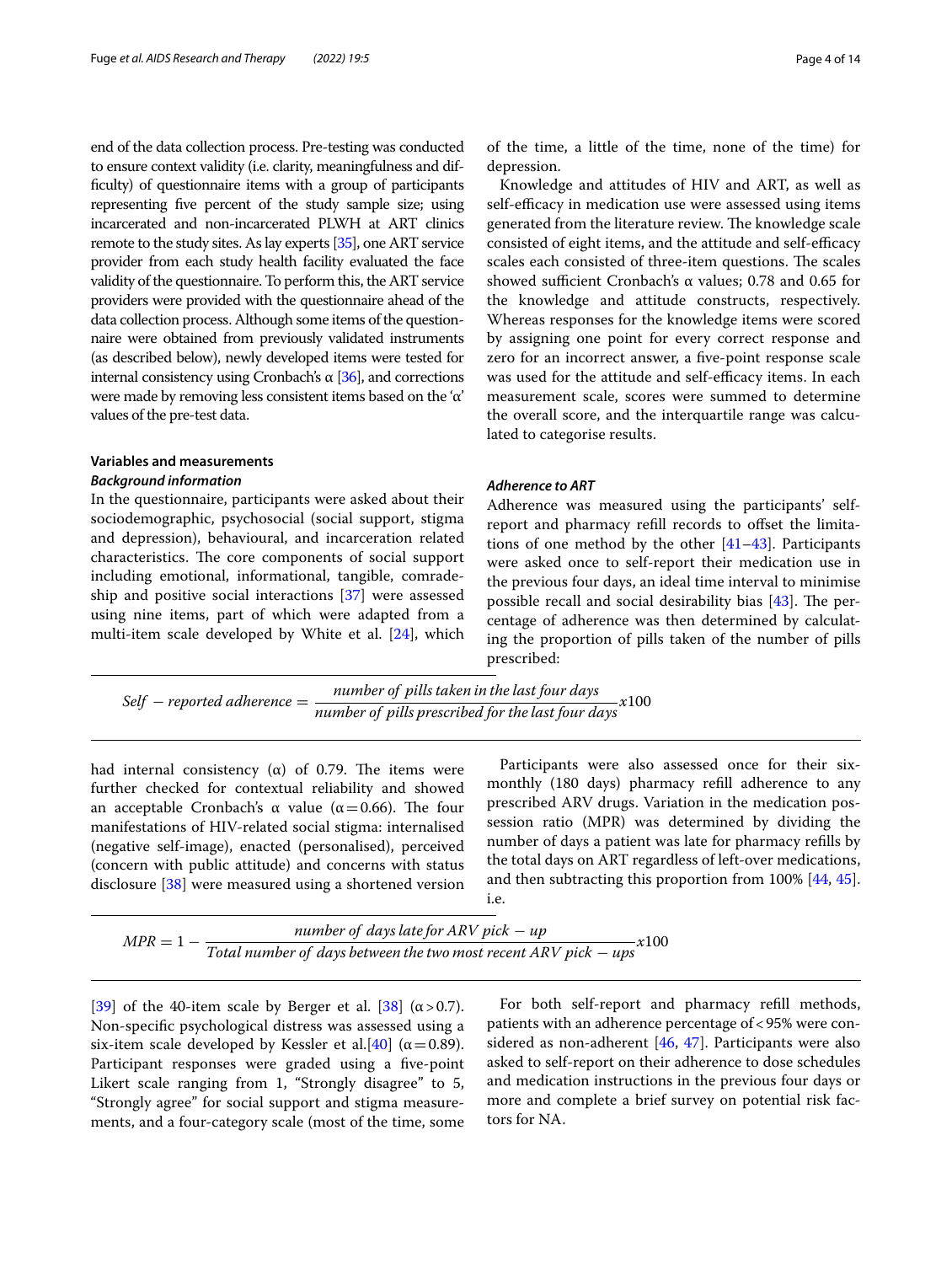## *Viral suppression*

The South Ethiopian Regional Public Health Laboratory (RPHL) performs viral load tests using plasma samples for HIV patients six months from ART initiation and every 12 months thereafter. Of investigations undertaken within 12 months of the study period, the most recent ones were prospectively extracted from the laboratory registers using patient medication identifcation numbers. Although the lowest detection limit of the testing machine was 40 copies/mL, viral non-suppression in this study was defned as viral load above 1000 copies/mL, which is partly adapted from World Health Organization (WHO) defnitions [\[42\]](#page-12-16).

#### <span id="page-4-0"></span>**Data analysis**

Data were manually checked for completeness, consistency and cleanness, entered into an EpiData (version 4.6) template, and then exported to Stata (StataCorp. 2019. Stata Statistical Software: Release 16. College Station, TX: StataCorp LLC.) for analysis [[48\]](#page-12-17). Participant characteristics were initially described in terms of frequencies and percentages for categorical variables, while summary statistics such as means, medians, standard deviations and quartiles were calculated for continuous variables. Bivariate associations amongst categorical variables were estimated using Chi-square  $(Chi<sup>2</sup>)$  test  $[49]$  $[49]$  and mean and median diferences in continuous variables between the target and comparison populations were determined using T-test and Mann–Whitney U-test respectively [\[50](#page-12-19)].

Adherence was analysed in two ways: as a continuous outcome restricted to the interval between 0 and 1, and a binary outcome categorised as adherence and nonadherence (NA). In the frst case, as the data included the upper and lower bounds [0, 1], a fractional regression model was used to estimate the results with logit as a link function [\[51](#page-12-20)]. Covariates of NA and viral non-suppression were determined using a logistic regression model [[52\]](#page-12-21).

The models were developed through a purposeful selection approach [[52\]](#page-12-21). Each variable was initially independently tested using a bivariate regression model to identify eligible variables for a multivariate regression model. A relatively less stringent inclusion criterion  $(P<0.2)$  was used to ensure the consideration of all potentially important covariates in the analyses. Variables which did not contribute to the model at the traditional signifcance level (*P*<0.05) as well as those which did not appear to have a significant confounding effect ( $_{\text{B}}$  < 20%) were eliminated [\[52](#page-12-21)].

Interaction terms were considered when they were found to have a statistically signifcant efect [\[53](#page-12-22)]. Multicollinearity between continuous covariates was tested thorough scatterplots and a bivariate linear regression, whereas a correlation coefficient as well as a variance infation factor was determined for both continuous and categorical variables [[53](#page-12-22)]. All the covariates included in the models had a variance infation factor value of less than 1.5.

A signifcance of associations between covariates and the outcome variables was determined at a *P* < 0.05 with 95% confdence interval (CI). Goodness-of-ft for the logistic regression models was assessed using Hosmer and Lemeshow  $Chi^2$  test [[52](#page-12-21)] whereas that of the fractional regression analyses was checked using a generalised linear model applying logit as a link function [\[54](#page-12-23), [55\]](#page-12-24). In all cases, the models ft the data well.

Missing values were observed within several dependent and independent variables in the dataset. For variables included in the analysis models, Little's test was used to check whether the missingness occurred completely at random (MCAR), independent of observed and unobserved values  $[56]$  $[56]$ . The test identified that the pattern of missingness varied across the variables and violated the assumption of MCAR. Thus, the multiple imputation technique ( $m = 20$ ) was applied to take into account the efect of missing values, in which the results obtained from each completed-data analysis were combined to produce a single multiple-imputation result. The fit of the imputation models was checked using a graphical method  $[57]$  $[57]$ . The distribution of the observed and completed values appeared to be comparable.

# **Results**

# **Participant characteristics**

One hundred and twenty-two ILWH were identifed in the six selected correctional facilities. Of these, 24 (19.7%) ILWH did not participate due to their release from prison ahead of their clinic appointment at which the consenting process would have been conducted. Ten ILWH (8.2%) failed to meet the study eligibility criteria. Of the remaining 88 ILWH, 74 agreed to participate in the study, which gives a response rate of 84.1%. During the study period, there was a total of 3806 nonincarcerated adult PLWH who were receiving ART services at the six selected public health care facilities; of whom, 296 were randomly selected for participation in this study as comparators.

Characteristics of participants are described in Table [1.](#page-5-0) The majority 66 (89%) of ILWH participants were male, as were only 139 (47%) non-incarcerated PLWH participants. Both groups were of comparable age; the median age of ILWH was 34 years (Interquartile range (IQR): 28–40 years) whereas that of non-incarcerated PLWH was 35 years (IQR: 30–40 years). Ninety-eight (33%) non-incarcerated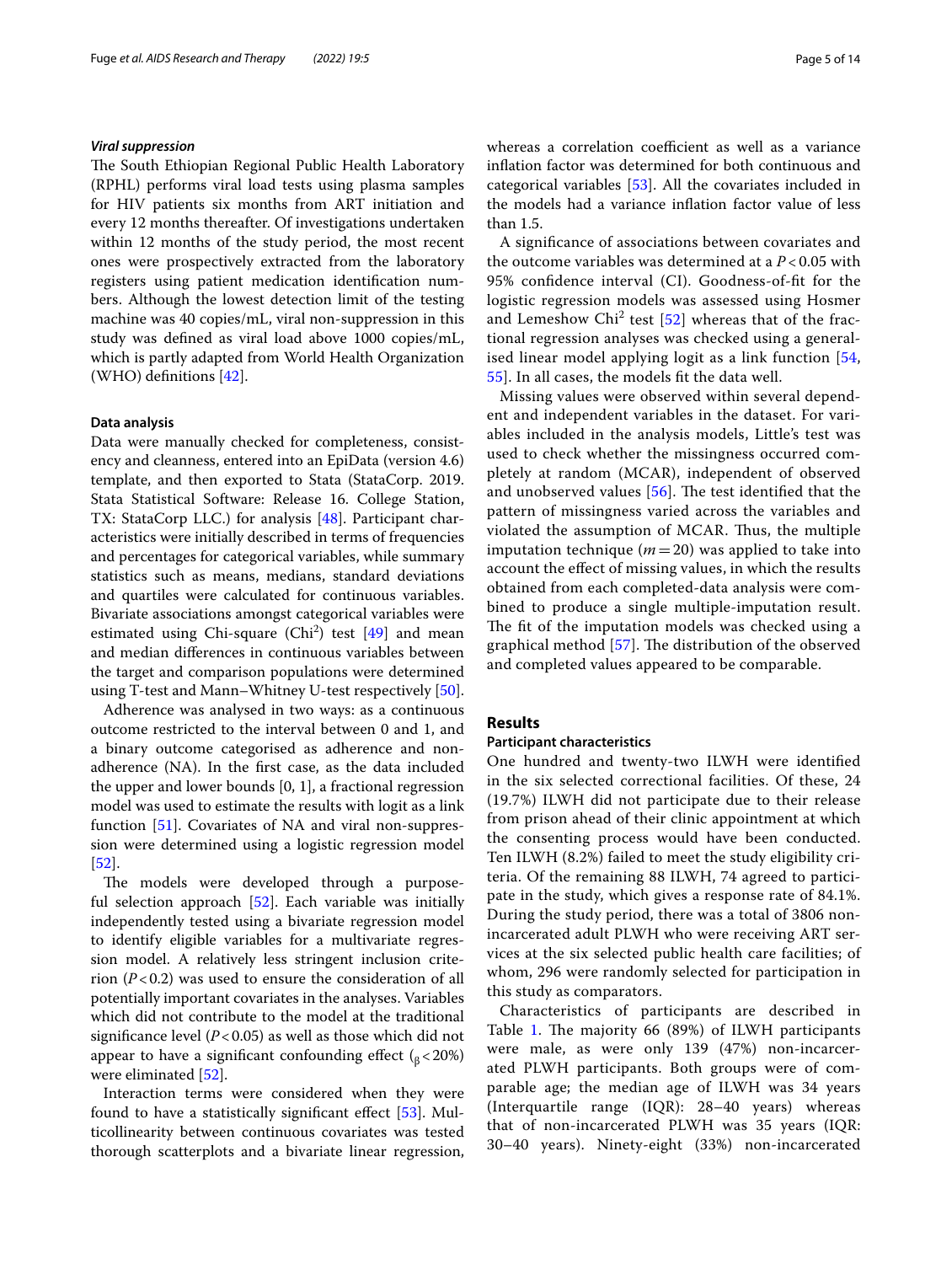# <span id="page-5-0"></span>**Table 1** Characteristics of incarcerated and non-incarcerated people living with HIV in South Ethiopia (N=370)

| Characteristic                            |                          | Incarcerated<br>$(N = 74)$ , n $(\%)$ | Non-incarcerated<br>$(N=296)$ , n $(\%)$ | P-value<br>(Chi <sup>2</sup> ) |
|-------------------------------------------|--------------------------|---------------------------------------|------------------------------------------|--------------------------------|
| Gender                                    | Male                     | 66 (89.2)                             | 139 (47.0)                               | 0.000                          |
|                                           | Female                   | 8(10.8)                               | 157 (53.0)                               |                                |
| Age in years                              | $18 - 25$                | 13 (17.6)                             | 30(10.1)                                 | 0.157                          |
|                                           | $26 - 30$                | 18 (24.3)                             | 62 (21.9)                                |                                |
|                                           | $31 - 35$                | 14 (18.9)                             | 57 (19.3)                                |                                |
|                                           | > 35                     | 29 (39.2)                             | 147 (49.7)                               |                                |
| Current marital status                    | Have partner             | 35(47.3)                              | 169 (57.1)                               | 0.067                          |
|                                           | Have no partner          | 39 (52.7)                             | 127 (42.9)                               |                                |
| Highest level of education completed      | No school                | 24 (32.4)                             | 82 (27.7)                                |                                |
|                                           | Elementary school        | 37 (50.0)                             | 116 (39.2)                               |                                |
|                                           | High school              | 11(14.9)                              | 66 (22.3)                                |                                |
|                                           | College graduate         | 2(2.7)                                | 32 (10.8)                                |                                |
| Employment status                         |                          |                                       |                                          | 0.000                          |
|                                           | Unemployed               | 4(5.4)                                | 19(6.4)                                  |                                |
|                                           | Government employee      | 7(9.4)                                | 60(20.3)                                 |                                |
|                                           | Home duties              | 2(2.7)                                | 67(22.6)                                 |                                |
|                                           | Farmer                   | 19 (25.7)                             | 46 (15.5)                                |                                |
|                                           | Daily labourer           | 19 (25.7)                             | 55 (18.6)                                |                                |
|                                           | Other                    | 23(31.1)                              | 49 (16.6)                                |                                |
| Monthly income in USD                     | $\leq$ 13.5              | 22 (31.0)                             | 110 (37.4)                               | 0.480                          |
|                                           | $13.6 - 22.8$            | 8(11.3)                               | 24(8.2)                                  |                                |
|                                           | >22.8                    | 41 (57.7)                             | 160 (54.4)                               |                                |
| Residence                                 | Urban                    | 37 (50.0)                             | 204 (68.9)                               | 0.013                          |
|                                           | Rural                    | 27(36.5)                              | 68 (23.0)                                |                                |
|                                           | Both                     | 10(13.5)                              | 23(7.8)                                  |                                |
|                                           | Unknown                  | 0(0.0)                                | 1(0.3)                                   |                                |
| History of homelessness                   | No                       | 61(82.4)                              | 284 (96.0)                               | 0.000                          |
|                                           | Yes                      | 13 (17.6)                             | 12(4.0)                                  |                                |
| Length of current incarceration in months | < 12                     | 28 (37.8)                             |                                          |                                |
|                                           | $\geq$ 12                | 46 (62.2)                             |                                          |                                |
| Length of current sentence in months      | < 12                     | 2(3.0)                                |                                          |                                |
|                                           | $12 - 59$                | 24 (36.4)                             |                                          |                                |
|                                           | 60-119                   | 16(24.2)                              |                                          |                                |
|                                           | $\geq$ 120               | 24 (36.4)                             |                                          |                                |
| Number of incarcerations                  | $\mathbf{1}$             | 61 (82.4)                             |                                          |                                |
|                                           | >1                       | 13 (17.6)                             |                                          |                                |
| Dissatisfaction with ART services         | $\overline{\phantom{a}}$ | 65 (87.7)                             | 234 (79.1)                               | 0.024                          |

*ART* antiretroviral therapy, *USD* United States dollars

\* Residence, employment status and monthly income for incarcerated people refer to the last circumstances before incarceration

\* Sum of 'monthly income' and 'length of current sentence' categories may not give the total sample due to missing data (1.3% and 10.5% respectively)

PLWH participants reported having completed high school and above education whereas 13 (18%) ILWH participants reported attaining similar educational level ( $P = 0.015$ ). ILWH were more likely to be farmers or daily labourers prior to incarceration. Most 67 (23%) non-incarcerated PLWH were housewife. Half of the ILWH reported urban areas as their last residence

before incarceration whereas 204 (69%) non-incarcerated PLWH were urban residents ( $P=0.013$ ). Thirteen (18%) ILWH reported experiencing a homelessness.

# **Non‑adherence to ART**

The median duration of ART use was 44 months (IQR: 24–68 months) for prisoners and 48 months (IQR: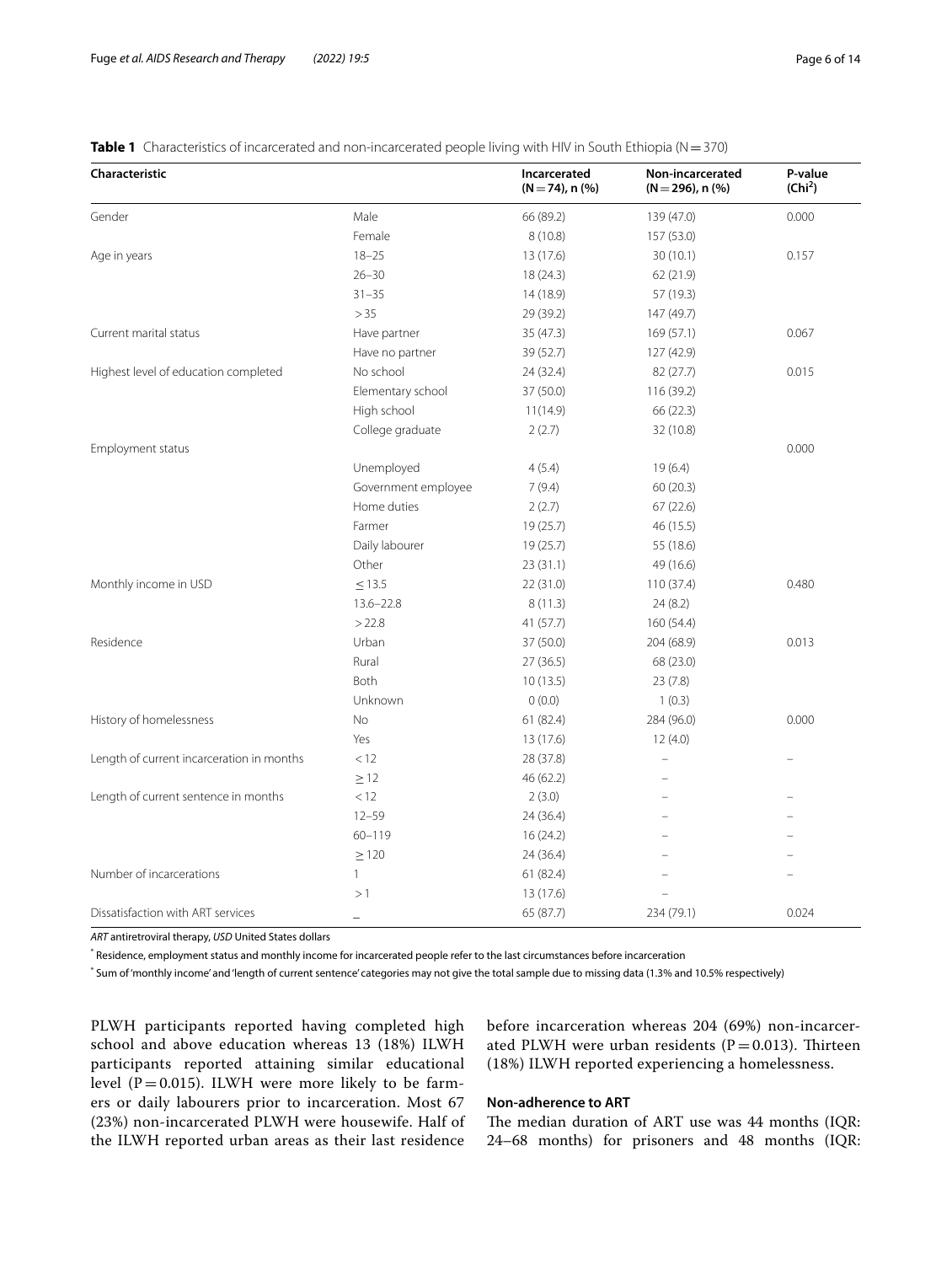| Characteristic    |                                  | Incarcerated, n (%) | Non-incarcerated, n<br>(%) | P-value $(Chi2)$ |  |
|-------------------|----------------------------------|---------------------|----------------------------|------------------|--|
| ART adherence     | Non-adherence by self-report     | 14 (18.9)           | 50 (16.9)                  | 0.680            |  |
|                   | Non-adherence by pharmacy refill | 8(10.8)             | 74 (25.0)                  | 0.009            |  |
| Viral suppression | Viral non-suppression            | 4(6.0)              | 13 (4.4)                   | 0.598            |  |

<span id="page-6-0"></span>**Table 2** Clinical characteristics of incarcerated and non-incarcerated people living with HIV in South Ethiopia (N=370)

\*Sum of ['viral suppression](#page-4-0)' categories may not give the total sample due to missing data (3%).

23–72 months) for non-incarcerated clients. Sixty-four (17%) participants had non-adherence (NA) by selfreport and 82 (22%) by pharmacy refll methods. While prisoners had a signifcantly lower pharmacy refll nonadherence (11%) compared to non-incarcerated clients (15%) ( $P = 0.009$ ), they had a slightly higher dose nonadherence (see Table [2\)](#page-6-0).

# **Viral non‑suppression**

Seventeen (4.7%) participants were found to have viral non-suppression. Prisoners had a slightly higher viral non-suppression compared to non-incarcerated

people—four out of 67 (6%) ILWH participants had viral non-suppression (see Table [2](#page-6-0)).

# **Factors associated with ART non‑adherence**

Various factors were identifed as determinants of overall dose-NA in a multivariate logistic regression analysis (see Table  $3$ ). The analysis indicated that missing a clinic appointment increases the odds of dose-NA. For instance, the odds of being adherent to ART decreased by 94% among patients who missed at least one clinic appointment compared to patients who didn't miss their clinic appointment (Adjusted odds ratio (AOR): 0.06;

<span id="page-6-1"></span>**Table 3** Logistic regression model of factors associated with self-reported ART non-adherence amongst incarcerated and nonincarcerated ART clients in South Ethiopia (incarcerated=74; non-incarcerated=296)

| Variable                                      |                            | Adherence                                     |           | <b>COR (95% CI)</b>     | AOR (95% CI)             |  |
|-----------------------------------------------|----------------------------|-----------------------------------------------|-----------|-------------------------|--------------------------|--|
|                                               |                            | Adherent, n (%)<br>Non-<br>adherent.<br>n (%) |           |                         |                          |  |
| Relationship with a person to whom HIV status | Spouse                     | 48 (92.3)                                     | 4(7.7)    | $3.07(1.03 - 9.12)^{*}$ | $1.71(0.38 - 7.71)$      |  |
| disclosed                                     | Offspring                  | 11(64.7)                                      | 6(35.3)   | $0.47(0.16 - 1.36)$     | $0.58(0.11 - 3.02)$      |  |
|                                               | Parent                     | 10(71.4)                                      | 4(28.6)   | $0.64(0.19 - 2.17)$     | $0.98(0.13 - 7.23)$      |  |
|                                               | More than one of the above | 129 (79.6)                                    | 33 (20.4) |                         |                          |  |
| Adherence to specific medication schedule in  | Never                      | 6(75.0)                                       | 2(25.0)   | $0.08(0.01 - 0.51)^{*}$ | $0.002$ (0.0001-0.05)*   |  |
| the last four days                            | Some                       | 6(54.5)                                       | 5(45.5)   | $0.03(0.01 - 0.15)^*$   | $0.03(0.002 - 0.52)^{*}$ |  |
|                                               | Half                       | 20(57.1)                                      | 15 (42.9) | $0.04(0.01 - 0.12)^{*}$ | $0.002$ (0.0001-0.02)*   |  |
|                                               | Most                       | 120 (75.9)                                    | 38 (24.1) | $0.08(0.03 - 0.24)$ *   | $0.01(0.002 - 0.13)^*$   |  |
|                                               | All of the time            | 154 (97.5)                                    | 4(2.5)    |                         |                          |  |
| Aids used to manage medication schedule       | Mobile phone               | 33 (80.5)                                     | 8(19.5)   | $0.67(0.28 - 1.61)$     | $0.35(0.07 - 1.72)$      |  |
|                                               | Watch                      | 24(72.7)                                      | 9(27.3)   | $0.43(0.18 - 1.03)$     | $0.23(0.04 - 1.26)$      |  |
|                                               | Radio/TV                   | 19(63.3)                                      | 11(36.7)  | $0.28(0.12 - 0.66)^*$   | $0.08(0.01 - 0.53)$ *    |  |
|                                               | Other                      | 26(74.3)                                      | 9(25.7)   | $0.47(0.20 - 1.11)$     | $0.07(0.01 - 0.67)^*$    |  |
|                                               | More than one aid          | 166 (86.0)                                    | 27 (14.0) |                         |                          |  |
| Number of clinic appointments missed in the   | None                       | 210 (93.8)                                    | 14(6.3)   |                         |                          |  |
| last 12-months                                | One                        | 83 (65.3)                                     | 44 (34.7) | $0.13(0.07 - 0.24)^*$   | $0.06(0.02 - 0.22)$ *    |  |
|                                               | Two and more               | 13 (68.4)                                     | 6(31.6)   | $0.14(0.05 - 0.44)^{*}$ | $0.16(0.03 - 0.97)^*$    |  |
| Satisfaction with ART services                | Poor                       | 242 (80.9)                                    | 57 (19.1) | $0.46(0.20 - 1.06)$     | $0.14(0.03 - 0.63)^*$    |  |
|                                               | Good                       | 64 (90.1)                                     | 7(9.9)    |                         |                          |  |

*COR* crude odds ratio, *AOR* adjusted odds ratio, *CI* confdence interval, *ART* antiretroviral therapy, *TV* television; \* statistically signifcant association at *P*<0.05. Adherent: adherence level≥95%; Non-adherent: adherence level<95%.

Sum of categories of 'relationship with a person to whom HIV status disclosed' and 'aids used to manage medication schedule' may not give the total sample as some categories were not considered in the analysis due to an insufficient number of observations.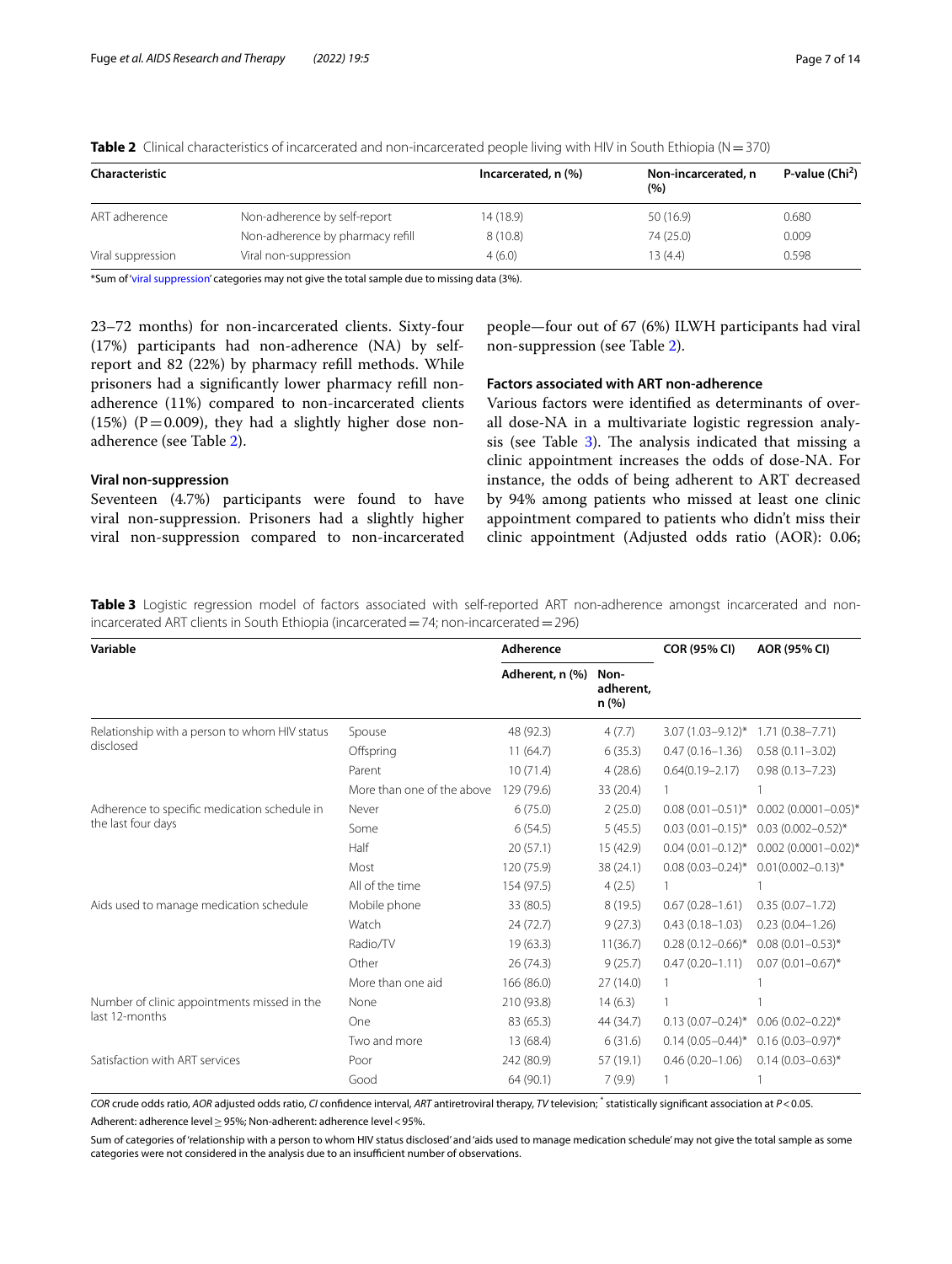95%CI:  $0.02-0.22$ ). The ability to strictly adhere to a specifc medication schedule was a determinant of dose adherence in incarcerated and non-incarcerated clients. Accordingly, the odds of dose adherence was 99% lower in those who were able to keep their medication schedule most of the time rather than all of the time (AOR: 0.01; 95%CI: 0.002–0.13) and 99.8% lower in those who never followed their medication schedule (AOR: 0.002; 95%CI: 0.0001–0.05). Methods that participants used to manage their medication schedule also appeared to afect dose adherence. Clients who used news time on radio/TV or other social cues, such as sunlight or departure time to school/church/mosque were less likely to comply with

doses relative to those who were able to use one or more time monitoring devices such as mobile phones, wristwatches, etc. (AOR: 0.08; 95%CI: 0.01–0.53 vs AOR: 0.07; 95%CI: 0.01–0.67). In addition, the risk of dose-NA was more than seven times higher in clients who had poor satisfaction with ART services (AOR: 0.14; 95%CI: 0.03– 0.63), which was higher in incarcerated ART clients than their non-incarcerated counterparts (see Table [3\)](#page-6-1).

We specifcally assessed predictors of non-adherence to doses and pharmacy refll in prisoners using a multivariate fractional regression analysis (see Tables [4](#page-7-0) and [5](#page-7-1)). Prisoners who were accessing ART services from a hospital were 75% less likely to comply with scheduled doses

<span id="page-7-0"></span>**Table 4** Fractional regression model of factors associated with self-reported dose adherence amongst incarcerated people living with HIV in South Ethiopia ( $N=74$ )

| Variable                                                      |                     | <b>COR (95% CI)</b>   | AOR (95% CI)           |
|---------------------------------------------------------------|---------------------|-----------------------|------------------------|
| Employment status                                             | Unemployed          | $1.20(0.07 - 20.00)$  | $0.09(0.004 - 2.03)$   |
|                                                               | Government employee |                       |                        |
|                                                               | Farmer              | $3.40(0.37 - 31.12)$  | $2.46(0.81 - 7.44)$    |
|                                                               | Daily labourer      | $0.867(0.13 - 5.89)$  | $0.69(0.28 - 1.72)$    |
|                                                               | Others              | 2.67 (0.34-20.79)     | $0.70(0.34 - 1.44)$    |
| Having depressive symptoms                                    | No                  |                       |                        |
|                                                               | Yes                 | $0.28(0.08 - 0.95)^*$ | $0.26(0.07 - 0.88)$ *  |
| Type of health facility                                       | Health centre       |                       |                        |
|                                                               | Hospital            | $0.89(0.26 - 3.02)$   | $0.25(0.07-0.90)$ *    |
| Number of clinic appointments missed in the<br>last 12-months | None                |                       |                        |
|                                                               |                     | $0.04(0.01 - 0.19)^*$ | $0.07(0.01 - 0.67)^*$  |
|                                                               | $\geq$ 2            | $0.02(0.001 - 0.33)*$ | $0.01(0.002 - 0.08)$ * |

*COR* crude odds ratio, *AOR* adjusted odds ratio, *CI* confdence interval; *ART* antiretroviral therapy; \* statistically signifcant association at *P*<0.05. Employment status refers to the last occupation before incarceration.

Sum of categories of 'employment status' may not give the total sample as some categories were not considered in the analysis due to an insufcient number of observations.

<span id="page-7-1"></span>**Table 5** Fractional regression model of factors associated with pharmacy refll adherence amongst incarcerated people living with HIV in South Ethiopia ( $N=74$ )

| Variable                                     |               | <b>COR (95% CI)</b>     | AOR (95% CI)            |
|----------------------------------------------|---------------|-------------------------|-------------------------|
| Length of time on ART in months              |               | $1.01(1.001 - 1.02)^*$  | $1.01(0.99 - 1.03)$     |
| ART use before incarceration                 | <b>No</b>     | $2.54(0.88 - 7.35)$     | 2.78 (0.99-7.79)        |
|                                              | Yes           |                         |                         |
| Presence of anyone living with HIV in a cell | <b>No</b>     | $0.26(0.08 - 0.79)$ *   | $0.14(0.05 - 0.40)^{*}$ |
|                                              | Yes           |                         |                         |
| Type of health facility                      | Health centre |                         |                         |
|                                              | Hospital      | $0.28(0.10 - 0.82)$ *   | $0.05(0.02 - 0.13)^*$   |
| Viral non-suppression $m$                    | <b>No</b>     |                         |                         |
|                                              | Yes           | $0.12(0.02 - 0.64)^{*}$ | $0.38(0.20 - 0.73)$ *   |
|                                              |               |                         |                         |

*COR* crude odds ratio, *AOR* adjusted odds ratio, *CI* confdence interval, *ART* antiretroviral therapy, *MPR* medication possession ratio (pharmacy refll); m variable with missing value; \* statistically signifcant association at *P*<0.05; –: not applicable.

The efect of missingness in this particular dataset is negligible as the complete case analysis and multiple imputation gave exactly the same AORs (results not displayed).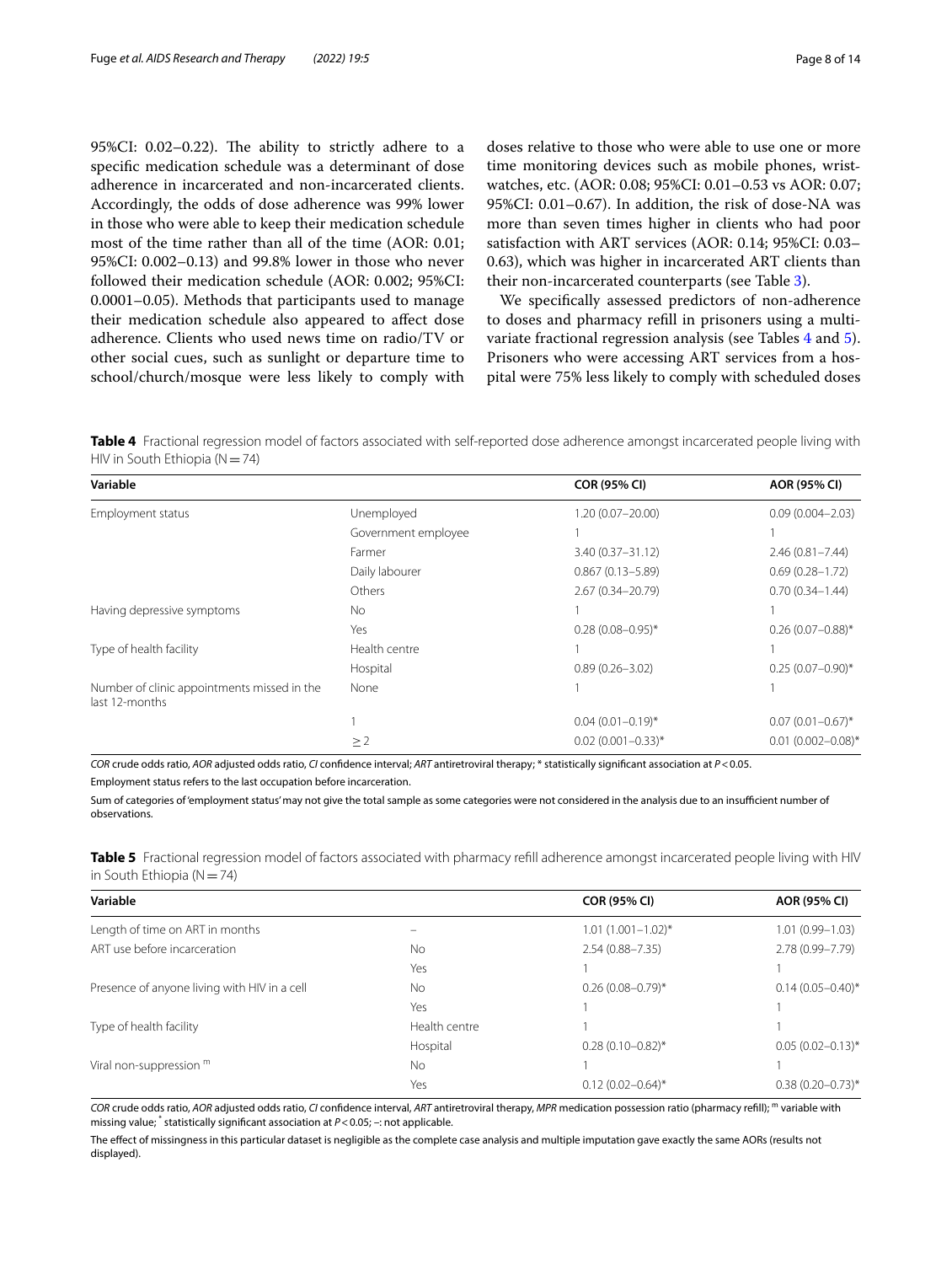(AOR: 0.25; 95%CI: 0.07–0.90) compared to prisoners who were accessing the services from a health centre. The risk of dose-NA increased by 93% when prisoners missed a single ART appointment (AOR: 0.07; 95%CI: 0.01–0.67) and by 99% when they missed two or more appointments (AOR: 0.01; 95%CI: 0.002–0.08). Inmates with depressive symptoms had a 74% lower likelihood of dose adherence than those without depressive symptoms (AOR: 0.26; 95%CI: 0.07–0.88) (see Table [4](#page-7-0)).

Similar to dose adherence, accessing ART services from a hospital decreased the inmates' pharmacy refill adherence by 95% compared to accessing the services from a health centre (AOR: 0.05; 95%CI: 0.02–0.13). Prisoners who had viral non-suppression were more than two times less likely to comply with pharmacy refill (AOR: 0.38; 95%CI: 0.20–0.73). Moreover, the likelihood of pharmacy refill adherence was 86% lower in inmates who reported lacking ILWH-roommates (AOR: 0.14; 95%CI: 0.05–0.40) (see Table [5](#page-7-1)).

## **Factors associated with viral non‑suppression**

A multivariate logistic regression identified predictors of overall viral non-suppression in incarcerated and non-incarcerated ART clients. The estimation was made based on a complete case analysis and multiple imputation of variables with missing values (see Table [6](#page-8-0)). Sociodemographic factors such as gender, age and social stigma appeared to be determinants of viral non-suppression in both analyses. In the complete case analysis, the risk of viral non-suppression was 97% higher in males than females (AOR: 0.03; 95%CI: 0.003–0.41) whereas 96% higher in multiple imputation (AOR: 0.04; 95%CI: 0.003–0.41). ART clients in the age group of 31 to 35 years had more than fourteen times the risk of having viral non-suppression relative to those who were > 35 years old in the complete case analysis (AOR: 14.10; 95%CI: 2.35–84.57) and about thirteen times higher risk in the multiple imputation (AOR: 13.05; 95%CI: 2.10–81.16). Experiencing social stigma increased the risk of viral nonsuppression more than tenfold both in the complete case analysis and multiple imputation (AOR: 10.59; 95%CI: 1.81–62.03 vs AOR: 10.19; 95%CI: 1.77–58.57).

# **Discussion**

This study aimed to identify factors affecting optimal adherence to ART and viral suppression in prisoners in South Ethiopia. Prisoners had a level of viral suppression (94%) which is close to the third goal of the Joint United Nations Programme on HIV/AIDS (UNAIDS), i.e. achieving viral suppression in 95% of treated individuals by 2030  $[58]$  $[58]$  $[58]$ . They also had a lower prevalence of non-adherence (NA) and viral non-suppression than that commonly reported in SSA general populations [[59](#page-12-28), [60\]](#page-12-29) including that of Ethiopia [[33](#page-12-2), [61\]](#page-12-30), as well as in prison populations internationally  $[9, 10, 14, 15, 62]$  $[9, 10, 14, 15, 62]$  $[9, 10, 14, 15, 62]$  $[9, 10, 14, 15, 62]$  $[9, 10, 14, 15, 62]$  $[9, 10, 14, 15, 62]$  $[9, 10, 14, 15, 62]$  $[9, 10, 14, 15, 62]$  $[9, 10, 14, 15, 62]$  $[9, 10, 14, 15, 62]$ . However, NA and viral non-suppression prevalence amongst prisoners in this study was higher relative to the local nonincarcerated population. The recent and rapid expansion of ART services in Ethiopia might have contributed to the positive treatment outcomes in this study [\[7](#page-11-5), [63](#page-12-32)], but the discrepancy between incarcerated and non-incarcerated individuals may suggest an inequitable access to standard HIV care between community- and correctional facility-based populations. The findings also indicate the importance of a patient's compliance with specifed doses for achieving viral suppression [\[64](#page-12-33), [65](#page-12-34)], which predicts

<span id="page-8-0"></span>Table 6 Logistic regression model of factors associated with virological failure amongst incarcerated and non-incarcerated ART clients in South Ethiopia

| Variable                         |                          | Virological failure |            | <b>COR (95% CI)</b>    | AOR (95% CI), Complete      | AOR (95% CI),                             |  |
|----------------------------------|--------------------------|---------------------|------------|------------------------|-----------------------------|-------------------------------------------|--|
|                                  |                          | Yes, n (%)          | No, n (%)  |                        | case analysis ( $N = 279$ ) | <b>Multiple imputation</b><br>$(N = 370)$ |  |
| Gender                           | Male                     | 16(8.0)             | 183 (92.0) |                        |                             |                                           |  |
|                                  | Female                   | 1(0.4)              | 156 (99.4) | $0.07(0.01 - 0.55)^*$  | $0.03(0.003 - 0.41)^*$      | $0.04(0.003 - 0.41)^*$                    |  |
| Age in years                     | $26 - 30$                | 3(3.9)              | 74 (96.1)  | $1.12(0.27 - 4.61)$    | 5.37 (0.62-46.34)           | 4.89 (0.54-44.32)                         |  |
|                                  | $31 - 35$                | 8(11.4)             | 62(88.6)   | $3.57(1.19 - 10.70)^*$ | 14.10 (2.35-84.57)*         | 13.05 (2.10-81.16)*                       |  |
|                                  | > 35                     | 6(3.5)              | 166 (96.5) |                        |                             |                                           |  |
| Social stigma                    | Non-stigmatised          | 9(3.3)              | 262 (96.7) |                        |                             |                                           |  |
|                                  | Stigmatised              | 8(9.1)              | 80 (90.9)  | 2.91 (1.09-7.79)*      | $10.59(1.81 - 62.03)^{*}$   | 10.19 (1.77 - 58.57)*                     |  |
| Follow up CD4 count <sup>m</sup> | $\overline{\phantom{m}}$ |                     |            | 1.00 (0.99-1.00)       | $0.998(0.995 - 1.000)$      | $0.998(0.995 - 1.00)$                     |  |

*COR* crude odds ratio, *AOR* adjusted odds ratio *CI* confdence interval, *ART* antiretroviral therapy; m variable with missing value; \* statistically signifcant association at *P*<0.05; –: not applicable.

Sum of the age categories may not give the total sample as a category '18-25 years' was not considered in the analysis due to an insufficient number of observations.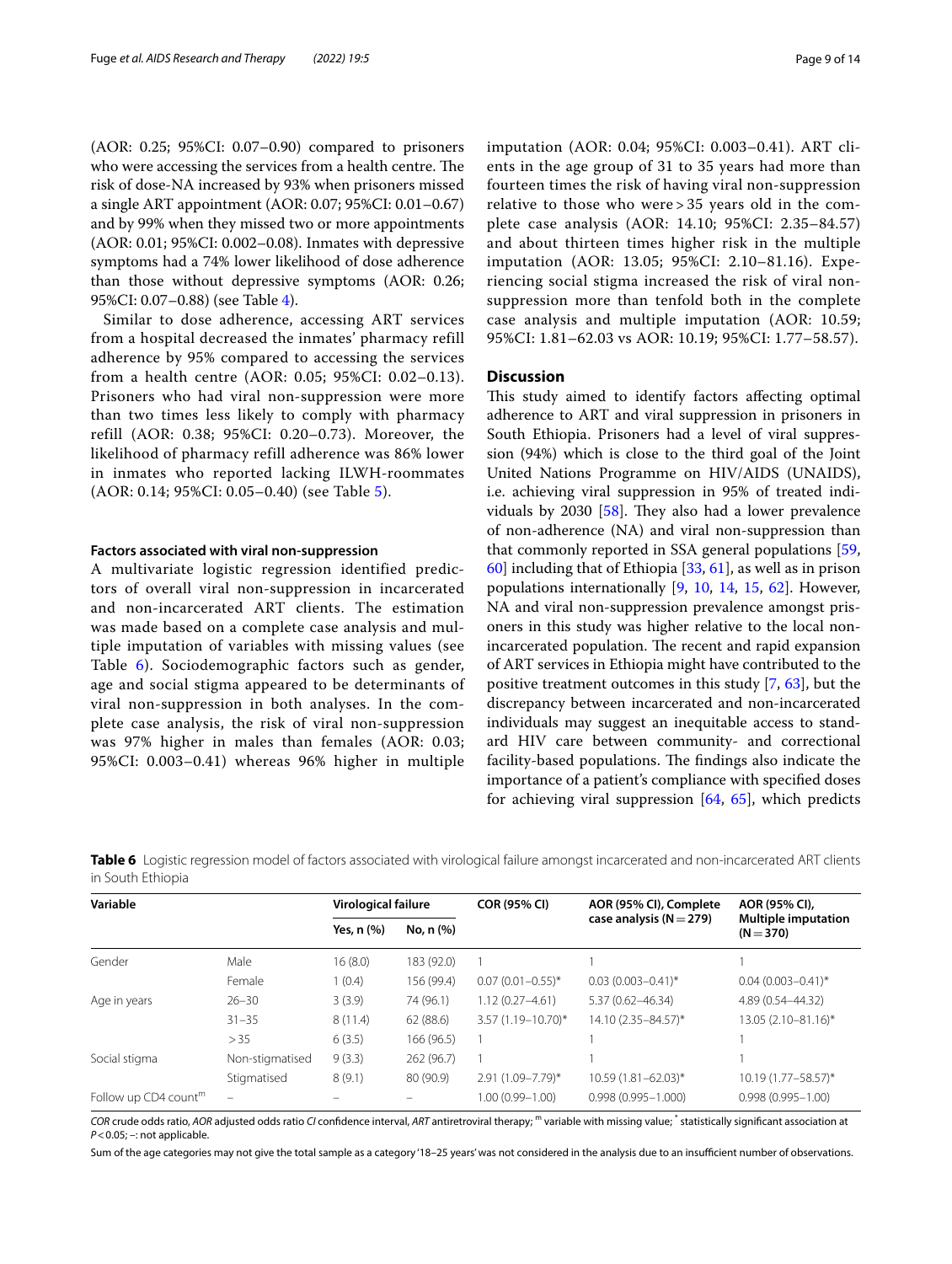HIV-related morbidities and mortality, as well as further transmission  $[4-6]$  $[4-6]$  $[4-6]$ .

Various structural, psychosocial, individual and clinical factors were identifed to infuence ART adherence and viral suppression in ILWH relative to non-incarcerated PLWH. While missing ART appointments was an important factor afecting adherence in both incarcerated and non-incarcerated populations, it appeared to be more critical in ILWH. Regular clinic visits are essential for ART clients in order to receive ongoing adherence counselling and support services, as well as clinical assessment and further prescription of ART [[42](#page-12-16)]. Omission of such appointments, therefore, subsequently leads to sub-optimal adherence and facilitation of community transmission [\[8](#page-11-6), [42](#page-12-16), [47,](#page-12-15) [66\]](#page-12-35). Prisoners in low-income countries often access ART services from external public health care facilities, which presents serious of institutional barriers (e.g. a lack of transport facilities and uncooperative security system) [[18](#page-11-12), [67\]](#page-12-36). We recommend implementation of standard HIV care package in the prison system as supported by international guidelines [[23,](#page-11-19) [68](#page-12-37), [69](#page-12-38)].

A signifcantly lower level of satisfaction with ART services was observed in ILWH than non-incarcerated PLWH. This is important because the results revealed an 86% lower likelihood of dose adherence in clients who had low satisfaction. Furthermore, the odds of dose adherence were 75% lower in ILWH who had received ART services from a hospital compared to those who were receiving ART services from a health centre. The importance of good health care provider-patient relationships for enhancing adherence is well recognised both in prison [\[19](#page-11-13), [20](#page-11-14), [26](#page-11-22)] and community-based populations [[70,](#page-12-39) [71\]](#page-12-40). However, health care provider- and health facility-related issues (e.g., long waiting time) are amongst the most frequently reported barriers to ART adherence in SSA [[72](#page-12-41)]. The findings therefore suggest a need for decentralisation of ART services to primary health care facilities including prison clinics. Training of health care providers in HIV care provision is pivotal to achieve this, in addition to reinforcing collaboration between prison and community healthcare systems [[73\]](#page-12-42).

Our study showed a signifcant decrease in the odds of adherence in prisoners with depressive symptoms and in those who lacked social support. Although depression strongly predicts NA in the community-based populations as well [[74](#page-12-43)[–76](#page-13-0)], ILWH often feel depressed due to concerns related to imprisonment [[23\]](#page-11-19) and HIV infection itself [[77](#page-13-1)]. The positive impact of social support on prisoners' ART adherence and the likely increase in the risk of NA when ILWH sufer from social isolation is well rec-ognised [[14](#page-11-17), [20](#page-11-14), [78](#page-13-2)]. Thus, in addition to enhancing peer support programs in prison settings, integration of HIV care and treatment of medically diagnosed depression is likely to be essential for maintaining ART adherence in prisoners.

Among the individual level factors assessed in this study, the ability to comply with a specifed medication schedule determined dose adherence in incarcerated and non-incarcerated ART clients. Our study also signifed that the type of methods clients used to manage their medication schedule afected dose adherence. For example, dose adherence signifcantly decreased in clients who used news time on radio/TV or other social cues compared to those who used more direct methods, such as mobile phones and/or wristwatches. Research shows that patients' ability to comply with medication instructions generally increases when they perceive good efficacy and safety of ART  $[14, 24, 71]$  $[14, 24, 71]$  $[14, 24, 71]$  $[14, 24, 71]$  $[14, 24, 71]$  $[14, 24, 71]$  $[14, 24, 71]$ . In addition, the use of reminder devices such as telephone reminders, clocks and alarms has been associated with a signifcant increase in ART adherence [[79–](#page-13-3)[81](#page-13-4)]. Adapting such interventions to prison context and the specifc needs of prisoners is required.

In the current study, ILWH who experienced viral non-suppression had a signifcantly lower MPR adherence. Prior studies have shown that having NA lessens the likelihood of viral suppression in both prison- [[14](#page-11-17)] and community-based populations [\[34](#page-12-3), [82–](#page-13-5)[84](#page-13-6)]. However, the current study provided no evidence regarding such a relationship, which might be due to the small number of participants who had developed the clinical outcomes. Nonetheless, people with a higher plasma viral load  $[85-87]$  $[85-87]$  and other disease symptoms  $[14, 26]$  $[14, 26]$  $[14, 26]$  $[14, 26]$  $[14, 26]$  often find it challenging to consistently use their medication. This could be related to a high pill burden and potential drug interactions that are likely to occur during the advanced stages of HIV infection due to opportunistic infections  $[59, 88, 89]$  $[59, 88, 89]$  $[59, 88, 89]$  $[59, 88, 89]$  $[59, 88, 89]$  $[59, 88, 89]$  $[59, 88, 89]$ . The finding underscores the importance of early HIV treatment for achieving optimal adherence in prisoners.

This study identified a significantly higher likelihood of viral non-suppression in males, people in the age group of 31 to 35 years and in those who encountered or perceived social stigma, irrespective of their incarceration status. Prior studies also showed higher odds of viral suppression in female prisoners than male prisoners [\[90](#page-13-11)]. With limited evidence available regarding the mechanism of how gender infuences viral suppression, females often conform better to ART in the community settings [[33](#page-12-2), [59,](#page-12-28) [86](#page-13-12)], which might have also facilitated their adherence during incarceration.

Younger age (below 35 years) has been frequently reported to be associated with a higher risk of NA and viral non-suppression in both incarcerated [[22,](#page-11-16) [27](#page-11-23)] and non-incarcerated populations [\[33,](#page-12-2) [59](#page-12-28), [60](#page-12-29)]. People in this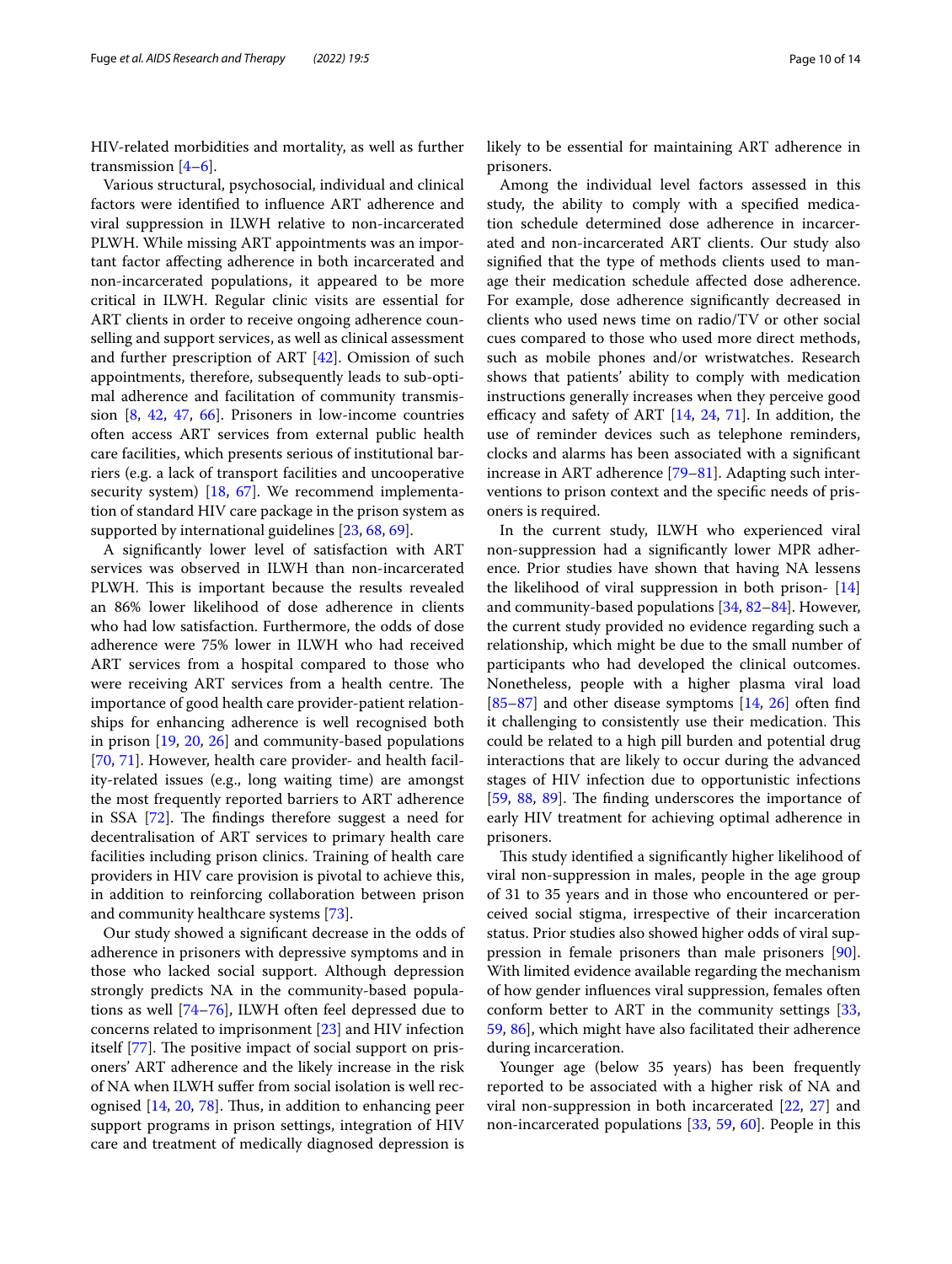age group are generally more likely to adopt substance misuse behaviours and often encounter social stigma and discrimination [[91\]](#page-13-13). Young adult males predominate prison populations in South Ethiopia [[92\]](#page-13-14) and around the world [\[93,](#page-13-15) [94\]](#page-13-16), and they have a high prevalence of HIV infection compared to other age groups [[95,](#page-13-17) [96](#page-13-18)]. Group specifc HIV care intervention strategies including provision of adequate educational information about HIV and the importance of a consistent use of ART, are highly recommended.

The significant positive association between social stigma and viral non-suppression in this study may reflect the adverse effect of alienation on a patient's appropriate use of medication [\[88,](#page-13-9) [97](#page-13-19), [98](#page-13-20)], which is particularly profound in prison populations [[17–](#page-11-18)[19](#page-11-13), [26\]](#page-11-22). Nonetheless, there existed no statistically signifcant association between social stigma and self-reported or pharmacy refll adherence in this study, which may represent a lower specifcity of both methods in detecting adherence relative to plasma viral load measurement [[41](#page-12-10), [43](#page-12-11), [99,](#page-13-21) [100\]](#page-13-22). Educational interventions are required to reduce this health related social stigmatisation by improving a general understanding of HIV amongst prison staff and prisoners [[101\]](#page-13-23).

This study had a few limitations. Approximately one quarter of correctional facilities present in South Ethiopia were included in the study based on the size of their prison populations. While there was no variation in treatment outcomes based on the type of correctional facility, it is still possible that ILWH who were in other prisons may have had diferent outcomes. A nationally representative study is required to draw conclusions that are illustrative of the prison populations in Ethiopia. Given the high turnover amongst prisoners and the high prevalence of sub-optimal ART outcomes in recidivists [[102](#page-13-24), [103](#page-13-25)], the prevalence of NA and viral non-suppression might have been underestimated in incarcerated people. Factors that afect ART outcomes throughout the incarceration cycle (during arrest, stay in jail, stay in prison and after release) should be longitudinally investigated by examining individuals at each stage of incarceration.

The participants' true compliance to medication might have been over- or under-estimated as adherence in this study was measured using self-report and pharmacy refll methods [[99,](#page-13-21) [100](#page-13-22)]. Self-reported adherence is likely to be threatened by recall and social desirability bias [\[100](#page-13-22)]. To minimise the efect of recall bias, short term (the previous four days) adherence was measured so that the participants' memories about doses would be clearer. Strategies that could reduce the participants' perceptions of the possible consequences of reporting adherence or non-adherence (such as reinforcing the importance of reporting both adherence and non-adherence for the research project, and reassurance that the information provided would not afect their care) were used to minimise social desirability bias. The pharmacy refill method of adherence measurement does not guarantee that clients could not obtain drugs from sources other than the reporting pharmacy, or provide information about when and how they take the medication [\[100\]](#page-13-22). Nonetheless, public health care facilities in the study area were almost exclusively providing ART services, which might have minimised an oversupply of drugs as only such institutions were involved in this study. In addition, when self-report and pharmacy refll methods are used in conjunction, the weakness of one approach could be offset by the strength of the other [[100](#page-13-22)].

# **Conclusions**

This study revealed that sub-optimal dose adherence and viral suppression are generally higher in HIV-infected prisoners in South Ethiopia compared to their non-incarcerated counterparts. Structural, psychosocial, personal and clinical factors contributed to sub-optimal ART outcomes for prisoners. A discouraging institutional context hindered inmates from attending clinic visits, which increased the likelihood of dose-NA. While a lack of satisfaction with ART services predicted dose-NA in both incarcerated and non-incarcerated PLWH, prisoners were signifcantly less likely to be satisfed with ART services provided by external health care facilities. Experience of psychiatric distress and a lack of social support were found to be important psychosocial determinants of adherence in prisoners. Adherence to medication schedules, which itself was strongly infuenced by the type of methods used to monitor time, predicted dose-adherence in both populations. Regardless of an incarceration status, males, people in the age group of 31 to 35 years and those who encountered social stigma were more likely to have viral non-suppression. The findings suggest a need for multilevel interventional approaches that focus on the specifc needs of prisoners to alleviate these multiple barriers.

#### Abbreviations

ART: Antiretroviral therapy; ARV: Antiretroviral; AOR: Adjusted odds ratio; CD4: Cluster of differentiation-4; Chi<sup>2</sup>: Chi-square; CI: Confidence interval: COR: Crude odds ratio; DOT: Directed observed therapy; ILWH: Inmates living with HIV; MARPS: Most at risk groups; MCAR: Missing completely at random; MPR: Medication possession ratio; NA: Non-adherence; PAPI: Paper and pencil interviewing; PLWH: People living with HIV; RHB: Regional Health Bureau; RPHL: Regional Public Health Laboratory; SBREC: Social and Behavioural Research Ethics Committee; SNNPR: Southern Nations, Nationalities and People's Region; SR: Self-report; SSA: Sub-Saharan Africa; TV: Television; UNAIDS: The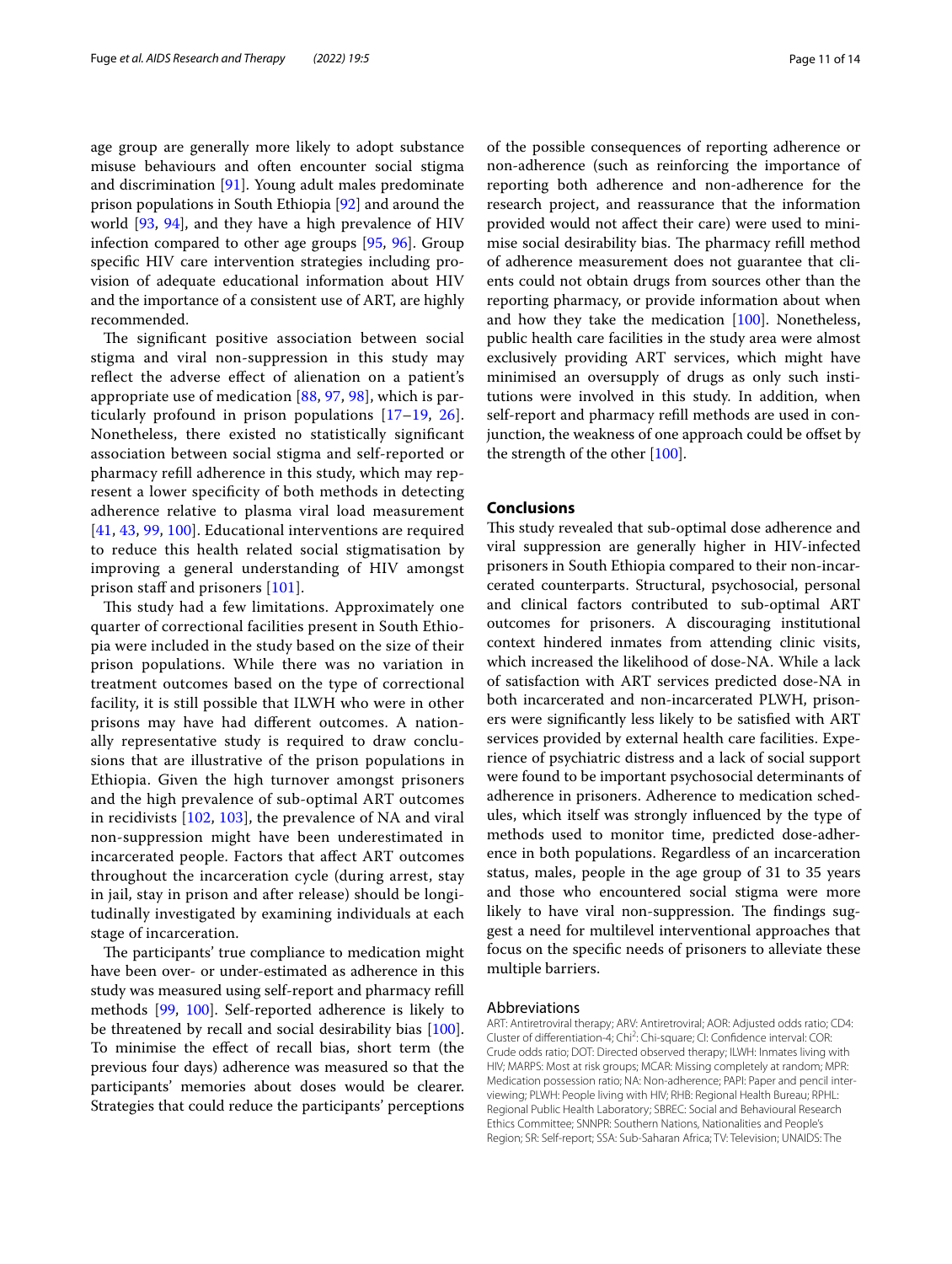Joint United Nations Programme on HIV/AIDS; USD: United States dollars; WHO: World Health Organization.

#### **Acknowledgements**

We would like to thank the authorities of the participating health care facilities and prisons for allowing their institutions to take part in the study. We would also like to thank all study participants for providing the information.

#### **Authors' contributions**

TGF conceived and designed the study; supervised data collection; analysed and interpreted data; drafted the manuscript. GT and ERM participated in the subsequent revisions of the manuscript. All authors read and approved the final paper.

#### **Funding**

Not applicable.

#### **Availability of data and materials**

The datasets used and/or analysed during the current study are available from the corresponding author on reasonable request.

#### **Declarations**

## **Ethics approval and consent to participate**

This study received ethical approvals from Flinders University, Social and Behavioural Research Ethics Committee (SBREC) (Project Number: 8362) and Ethical Review Board of SNNPR Health Bureau. Formal permissions were obtained from the SNNPR State Prison Administration and Regional Health Bureau (RHB), and consent was obtained from each correctional and health care facility authority. All participants gave written consent to confrm voluntary participation.

# **Consent for publication**

Not applicable.

#### **Competing interests**

The authors declare that they have no competing interests.

Received: 15 June 2021 Accepted: 18 January 2022<br>Published online: 29 January 2022

#### <span id="page-11-0"></span>**References**

- 1. Joint United Nations Programme on HIV/AIDS (UNAIDS). Data for 2020. Geneva: UNAIDS; 2020.
- <span id="page-11-1"></span>2. Telisinghe L, Charalambous S, Topp SM, Herce ME, Hofmann CJ, Barron P, et al. HIV and tuberculosis in prisons in sub-Saharan Africa. Lancet. 2016;388(10050):1215–27.
- <span id="page-11-2"></span>3. United Nations Office on Drugs and Crime (UNODC). HIV and AIDS Prevention, Care, Treatment Support in Prison Settings sub-Saharan Africa: Final Project Report (2017) Pretoria: UNODC; 2017.
- <span id="page-11-3"></span>4. Kato DM, Granich VR, Bui BD, Tran RH, Nadol RP, Jacka RD, et al. The potential impact of expanding antiretroviral therapy and combination prevention in Vietnam: towards elimination of HIV transmission. J Acquir Immune Defc Syndr. 2013;63(5):e142–9.
- 5. Tanser F, Barnighausen T, Grapsa E, Zaidi J, Newell M-L. High coverage of ART associated with decline in risk of HIV acquisition in rural KwaZulu-Natal, South Africa. Science. 2013;339(6122):966.
- <span id="page-11-4"></span>6. Granich R, Gupta S, Hersh B, Williams B, Montaner J, Young B, et al. Trends in AIDS deaths, new infections and ART coverage in the top 30 countries with the highest AIDS mortality burden: 1990–2013. PLoS ONE. 2015;10(7):e0131353.
- <span id="page-11-5"></span>7. World Health Organization (WHO). Guideline on when to start antiretroviral therapy and on pre-exposure prophylaxis for HIV. Geneva: WHO; 2015.
- <span id="page-11-6"></span>World Health Organization (WHO). Consolidated guidelines on HIV prevention, diagnosis, treatment and care for key populations : 2016 update. Geneva: WHO; 2016.
- <span id="page-11-7"></span>9. Meyer JP, Cepeda J, Wu J, Trestman RL, Altice FL, Springer SA. Optimization of human immunodefciency virus treatment during incarceration: viral suppression at the prison gate. JAMA Intern Med. 2014;174(5):721–9.
- <span id="page-11-27"></span>10. Lucas KD, Eckert V, Behrends CN, Wheeler C, MacGowan RJ, Mohle-Boetani JC. Evaluation of routine HIV opt-out screening and continuum of care services following entry into eight prison reception Centers-California, 2012. Morb Mortal Wkly Rep. 2016;65(7):178–81.
- 11. Mpawa H, Kwekwesa A, Amberbir A, Garone D, Divala OH, Kawalazira G, et al. Virological outcomes of antiretroviral therapy in Zomba central prison, Malawi; a cross-sectional study. J Int AIDS Soc. 2017;20(1):21623.
- <span id="page-11-8"></span>12. Telisinghe L, Hippner P, Churchyard GJ, Gresak G, Grant AD, Charalambous S, et al. Outcomes of on-site antiretroviral therapy provision in a South African correctional facility. Int J STD AIDS. 2016;27(13):1153–61.
- <span id="page-11-9"></span>13. Uthman OA, Oladimeji O, Nduka C. Adherence to antiretroviral therapy among HIV-infected prisoners: a systematic review and meta-analysis. AIDS Care. 2017;29(4):489–97.
- <span id="page-11-17"></span>14. Ines SM, Moralejo L, Marcos M, Fuertes A, Luna G. Adherence to highly active antiretroviral therapy in HIV-infected inmates. Curr HIV Res. 2008;6(2):164–70.
- <span id="page-11-10"></span>15. Soto Blanco JM, Ruiz Pérez I, De Labry Lima AO, Castro Recio JM, Girela López E, Antón Basanta JJ. Adherence to antiretroviral treatment in prisons. AIDS Res Hum Retroviruses. 2005;21(8):683–8.
- <span id="page-11-11"></span>16. Culbert G. Violence and the perceived risks of taking antiretroviral therapy in US jails and prisons. Int J Prison Health. 2014;10(2):94–110.
- <span id="page-11-18"></span>Small W, Wood E, Betteridge G, Montaner J, Kerr T. The impact of incarceration upon adherence to HIV treatment among HIV-positive injection drug users: a qualitative study. AIDS Care. 2009;21(6):708–14.
- <span id="page-11-12"></span>18. Shalihu N, Pretorius L, van Dyk A, Vander Stoep A, Hagopian A. Namibian prisoners describe barriers to HIV antiretroviral therapy adherence. AIDS Care. 2014;26(8):968–75.
- <span id="page-11-13"></span>19. Roberson DW, White BL, Fogel CI. Factors infuencing adherence to antiretroviral therapy for HIV-infected female inmates. J Assoc Nurses AIDS Care. 2009;20(1):50–61.
- <span id="page-11-14"></span>20. Mostashari F, Riley E, Selwyn PA, Altice FL. Acceptance and adherence with antiretroviral therapy among HIV-infected women in a correctional facility. J Acquir Immune Defc Syndr Hum Retrovirol. 1998;18(4):341–8.
- <span id="page-11-15"></span>21. Seyed Alinaghi SA, Farhoudi B, Mohraz M, Alipour A, Golrokhy R, Hosseini M, et al. Adherence to antiretroviral therapy and tuberculosis treatment in a prison of Tehran, Iran. Infect Disord Drug Targets. 2016;16(3):199–203.
- <span id="page-11-16"></span>22. Paparizos V, Kourkounti S, Leuow K, Georgoulas S, Kyriakis K, Antoniou C. Adherence to antiretroviral therapy among HIV-infected prisoners. Infez Med. 2013;21(3):189–93.
- <span id="page-11-19"></span>23. Fazel S, Baillargeon J. The health of prisoners. Lancet. 2011;377(9769):956–65.
- <span id="page-11-20"></span>24. White BL, Wohl DA, Hays RD, Golin CE, Liu H, Kiziah CN, et al. A pilot study of health beliefs and attitudes concerning measures of antiretroviral adherence among prisoners receiving directly observed antiretroviral therapy. AIDS Patient Care STDS. 2006;20(6):408–17.
- <span id="page-11-21"></span>25. Rodrguez-Daz CE, Rivera-Negrn RM, Clatts MC, Myers JJ. Health care practices and associated service needs in a sample of HIV-positive incarcerated men in puerto rico: implications for retention in care. J Int Assoc Provid AIDS Care. 2014;13(6):492–6.
- <span id="page-11-22"></span>26. Farhoudi B, Alipour A, Ghodrati S, Seyedalinaghi S, Zanganeh M, Mohraz M. Barriers to adherence to antiretroviral treatment among inmates of a prison in Tehran, Iran: a qualitative study. Arch Clin Infect Dis. 2018. <https://doi.org/10.5812/archcid.57911>.
- <span id="page-11-23"></span>27. Uthman OA, Oladimeji O, Nduka C. Adherence to antiretroviral therapy among HIV-infected prisoners: a systematic review and meta-analysis. Aids Care-Psychol Socio-Med Aspects Aids/Hiv. 2017;29(4):489–97.
- <span id="page-11-24"></span>28. Meyer JP, Cepeda J, Taxman FS, Altice FL. Sex-related disparities in criminal justice and HIV treatment outcomes: a retrospective cohort study of HIV-infected inmates. Am J Public Health. 2015;105(9):1901–10.
- <span id="page-11-25"></span>29. Todrys KW, Amon JJ, Malembeka G, Clayton M. Imprisoned and imperiled: access to HIV and TB prevention and treatment, and denial of human rights, in Zambian prisons. J Int AIDS Soc. 2011;14:8.
- <span id="page-11-26"></span>30. Federal Democratice Republic of Ethiopia Ministry of Health (FMH). National guideline for comprehensive HIV prevention, care and treatment. Addis Ababa: FMH; 2017.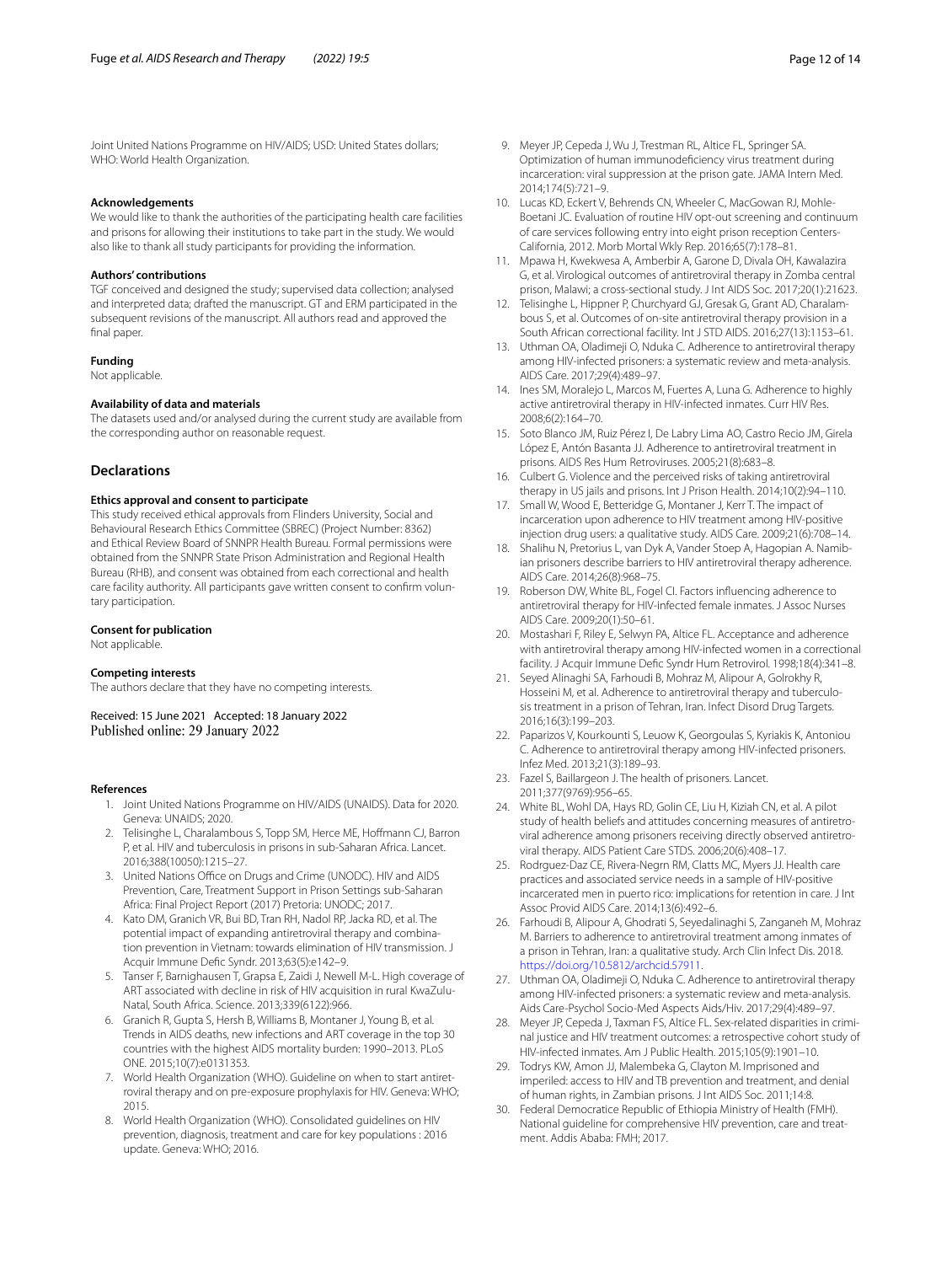- <span id="page-12-0"></span>31. Fuge TG, Tsourtos G, Miller ER. Various structural factors infuenced early antiretroviral therapy initiation amongst HIV infected prisoners: a qualitative exploration in South Ethiopia. BMC Public Health. 2021;21(1):1463.
- <span id="page-12-1"></span>32. Kelsey JL. Methods in observational epidemiology. 2nd ed. Thompson WD, Evans AS, editors. New York, US: Oxford University Press; 1986. 366 p.
- <span id="page-12-2"></span>33. Tegegne AS, Ndlovu P, Zewotir T. Factors afecting frst month adherence due to antiretroviral therapy among HIV-positive adults at Felege Hiwot Teaching and Specialized Hospital, north-western Ethiopia; a prospective study. BMC Infect Dis. 2018;18(1):83.
- <span id="page-12-3"></span>34. Bezabhe WM, Chalmers L, Bereznicki LR, Gee P, Peterson GM. Antiretroviral adherence and treatment outcomes among adult Ethiopian patients. AIDS Care. 2016;28(8):1018–22.
- <span id="page-12-4"></span>35. Boateng G, Neilands T, Frongillo E, Melgar-Quinonez H, Young S. Best practices for developing and validating scales for health, social, and behavioral research: a primer. Front Public Health. 2018;6:149.
- <span id="page-12-5"></span>36. Tavakol M, Dennick R. Making sense of Cronbach's alpha. Int J Med Educ. 2011;2:53.
- <span id="page-12-6"></span>37. Sherbourne CD, Stewart AL. The MOS social support survey. Soc Sci Med. 1991;32(6):705–14.
- <span id="page-12-7"></span>38. Berger BE, Ferrans CE, Lashley FR. Measuring stigma in people with HIV: psychometric assessment of the HIV stigma scale. Res Nurs Health. 2001;24(6):518–29.
- <span id="page-12-8"></span>39. Reinius M, Wettergren L, Wiklander M, Svedhem V, Ekstrom A, Eriksson L. Development of a 12-item short version of the HIV stigma scale. Health Qual Life Outcomes. 2017;15(1):115.
- <span id="page-12-9"></span>40. Kessler RC, Andrews G, Colpe LJ, Hiripi E, Mroczek DK, Normand SLT, et al. Short screening scales to monitor population prevalences and trends in non-specifc psychological distress. Psychol Med. 2002;32(6):959–76.
- <span id="page-12-10"></span>41. Henegar C, Westreich D, Maskew M, Brookhart M, Miller W, Majuba P, et al. Comparison of pharmacy-based measures of adherence to antiretroviral therapy as predictors of virological failure. AIDS Behav. 2015;19(4):612–8.
- <span id="page-12-16"></span>42. World Health Organization (WHO). Consolidated guidelines on the use of antiretroviral drugs for treating and preventing HIV infection: recommendations for a public health approach. Geneva, Switzerland: WHO; 2013.
- <span id="page-12-11"></span>43. Reynolds RN, Sun NJ, Nagaraja LH, Gifford WA, Wu AA, Chesney AM. Optimizing measurement of self-reported adherence with the ACTG adherence questionnaire: a cross-protocol analysis. J Acquir Immune Defc Syndr. 2007;46(4):402–9.
- <span id="page-12-12"></span>44. Musumari P, Wouters E, Kayembe P, Kiumbu Nzita M, Mbikayi S, Suguimoto S, et al. Food insecurity is associated with increased risk of non-adherence to antiretroviral therapy among HIV-infected adults in the Democratic Republic of Congo: a cross-sectional study. PLoS ONE. 2014;9(1):e85327.
- <span id="page-12-13"></span>45. Masa R, Chowa G, Nyirenda V. Barriers and facilitators of antiretroviral therapy adherence in rural Eastern province, Zambia: the role of household economic status. Afr J AIDS Res. 2017;16(2):91–9.
- <span id="page-12-14"></span>46. De Boer MI, Prins MJ, Sprangers AGM, Nieuwkerk TP. Using diferent calculations of pharmacy refll adherence to predict virological failure among HIV-infected patients. J Acquir Immune Defc Syndr. 2010;55(5):635–40.
- <span id="page-12-15"></span>47. World Health Organization (WHO). Adherence to long-term therapies: evidence for action. Human immunodefciency virus and acquired immunodefciency syndrome. Geneva: WHO; 2003.
- <span id="page-12-17"></span>48. StataCorp. Stata Statistical Software. Release. 16th ed. College Station, TX: StataCorp LLC.; 2019.
- <span id="page-12-18"></span>49. Ugoni A, Walker B. The Chi square test: an introduction. Comsig Rev. 1995;4(3):61–4.
- <span id="page-12-19"></span>50. Arora PN. Biostatistics. Rev. ed. Malhan PK, editor. Mumbai, India: Himalaya Pub. House; 2010.
- <span id="page-12-20"></span>51. Leslie EP, Jefrey MW. Econometric Methods for fractional response variables with an application to 401 (K) plan participation rates. J Appl Economet. 1996;11(6):619–32.
- <span id="page-12-21"></span>52. Hosmer DW. Applied logistic regression. 3rd ed. Lemeshow S, Sturdivant RX, editors. Hoboken, N.J.: Wiley; 2013. 528p.
- <span id="page-12-22"></span>53. Fahrmeir L, Kneib T, Lang S, Marx B. Regression: models, methods and applications. Heidelberg, Berlin: Springer; 2013. p. 698.
- <span id="page-12-24"></span><span id="page-12-23"></span>55. Akaike H. Information theory and an extension of the maximum likelihood principle. In: Parzen E, Tanabe K, Kitagawa G, editors. Selected papers of Hirotugu Akaike. New York: Springer; 1998. p. 199–213.
- <span id="page-12-25"></span>56. Li C. Little's test of missing completely at random. Stand Genomic Sci. 2018;13(4):795–809.
- <span id="page-12-26"></span>57. Eddings W, Marchenko Y. Diagnostics for multiple imputation in stata. Stand Genomic Sci. 2018;12(3):353–67.
- <span id="page-12-27"></span>58. Joint United Nations Programme on HIV/AIDS (UNAIDS). Understanding fast-track: accelerating actions to end the AIDS epidemic by 2030. Geneva: UNAIDS; 2015.
- <span id="page-12-28"></span>59. Bijker R, Jiamsakul A, Kityo C, Kiertiburanakul S, Siwale M, Phanuphak P, et al. Adherence to antiretroviral therapy for HIV in sub-Saharan Africa and Asia: a comparative analysis of two regional cohorts. J Int AIDS Soc. 2017;20(1):21218.
- <span id="page-12-29"></span>60. Semvua SK, Orrell C, Mmbaga BT, Semvua HH, Bartlett JA, Boulle AA. Predictors of non-adherence to antiretroviral therapy among HIV infected patients in northern Tanzania. PLoS ONE. 2017;12(12):e0189460.
- <span id="page-12-30"></span>61. Negash E, Wakgari N, Wasie B, Edris M, Bekele G. Adherence to antiretroviral therapy and its associated factors among HIV positive patients in Nekemte public health institutions, West Ethiopia. HIV AIDS Rev. 2016;15(3):116–21.
- <span id="page-12-31"></span>62. Davies NE, Karstaedt AS. Antiretroviral outcomes in South African prisoners: a retrospective cohort analysis. PLoS ONE. 2012;7(3):e33309.
- <span id="page-12-32"></span>63. Assefa Y, Gilks CF, Lynen L, Williams O, Hill PS, Tolera T, et al. Performance of the antiretroviral treatment program in Ethiopia 2005–2015: strengths and weaknesses toward ending AIDS. Int J Infect Dis. 2017;60(C):70–6.
- <span id="page-12-33"></span>64. Ford N, Darder M, Spelman T, Maclean E, Mills E, Boulle A. Early adherence to antiretroviral medication as a predictor of long-term HIV virological suppression: fve-year follow up of an observational cohort (Adherence and Viral Load). PLoS ONE. 2010;5(5):e10460.
- <span id="page-12-34"></span>65. Wood SE, Hogg RR, Yip VB, Harrigan SGP, O'Shaughnessy SGM, Montaner SGJ. The impact of adherence on CD4 cell count responses among HIV-infected patients. J Acquir Immune Defc Syndr. 2004;35(3):261–8.
- <span id="page-12-35"></span>66. Fong OW, Ho CF, Fung LY, Lee FK, Tse WH, Yuen CY, et al. Determinants of adherence to highly active antiretroviral therapy (HAART) in Chinese HIV/AIDS patients. HIV Med. 2003;4(2):133–8.
- <span id="page-12-36"></span>67. Chakrapani V, Kamei R, Kipgen H, Kh JK. Access to harm reduction and HIV-related treatment services inside Indian prisons: experiences of formerly incarcerated injecting drug users. Int J Prison Health. 2013;9(2):82–91.
- <span id="page-12-37"></span>68. World Health Organization (WHO)-Regional office for Europe. Prisons and health. Copenhagen: WHO; 2014.
- <span id="page-12-38"></span>69. United Nations Office for Drugs and Crime (UNODC). HIV prevention, treatment and care in prisons and other closed settings: a comprehensive package of interventions. Vienna: UNODC; 2013.
- <span id="page-12-39"></span>70. Watt MH, Maman S, Golin CE, Earp JA, Eng E, Bangdiwala SI, et al. Factors associated with self-reported adherence to antiretroviral therapy in a Tanzanian setting. AIDS Care. 2010;22(3):381–9.
- <span id="page-12-40"></span>71. Croome N, Ahluwalia M, Hughes LD, Abas M. Patient-reported barriers and facilitators to antiretroviral adherence in sub-Saharan Africa. J Acquir Immune Defc Syndr. 2017;31(7):995–1007.
- <span id="page-12-41"></span>72. Heestermans T, Browne JL, Aitken SC, Vervoort SC, Klipstein-Grobusch K. Determinants of adherence to antiretroviral therapy among HIV-positive adults in sub-Saharan Africa: a systematic review. BMJ Glob Health. 2016;1(4):e000125-e.
- <span id="page-12-42"></span>73. United Nations Office on Drugs and Crime (UNODC). Policy brief: HIV testing and counselling in prisons and other closed settings. Vienna: UNODC; 2009.
- <span id="page-12-43"></span>74. Magidson JF, Saal W, Nel A, Remmert JE, Kagee A. Relationship between depressive symptoms, alcohol use, and antiretroviral therapy adherence among HIV-infected, clinic-attending patients in South Africa. J Health Psychol. 2017;22(11):1426–33.
- 75. Wagner GJ, Slaughter M, Ghosh-Dastidar B. Depression at treatment initiation predicts HIV antiretroviral adherence in Uganda. J Int Assoc Provid AIDS Care. 2017;16(1):91–7.